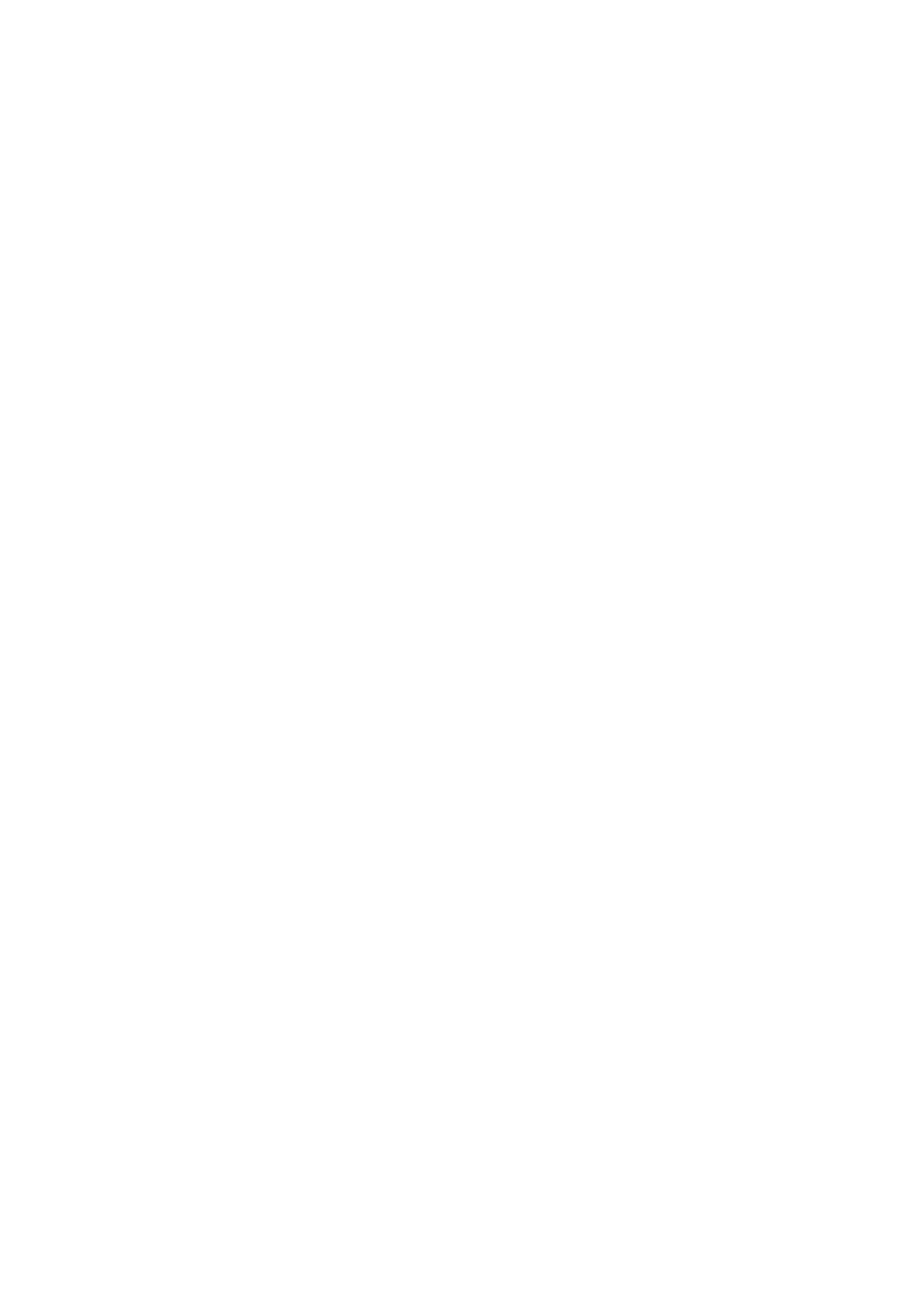## **Table of contents**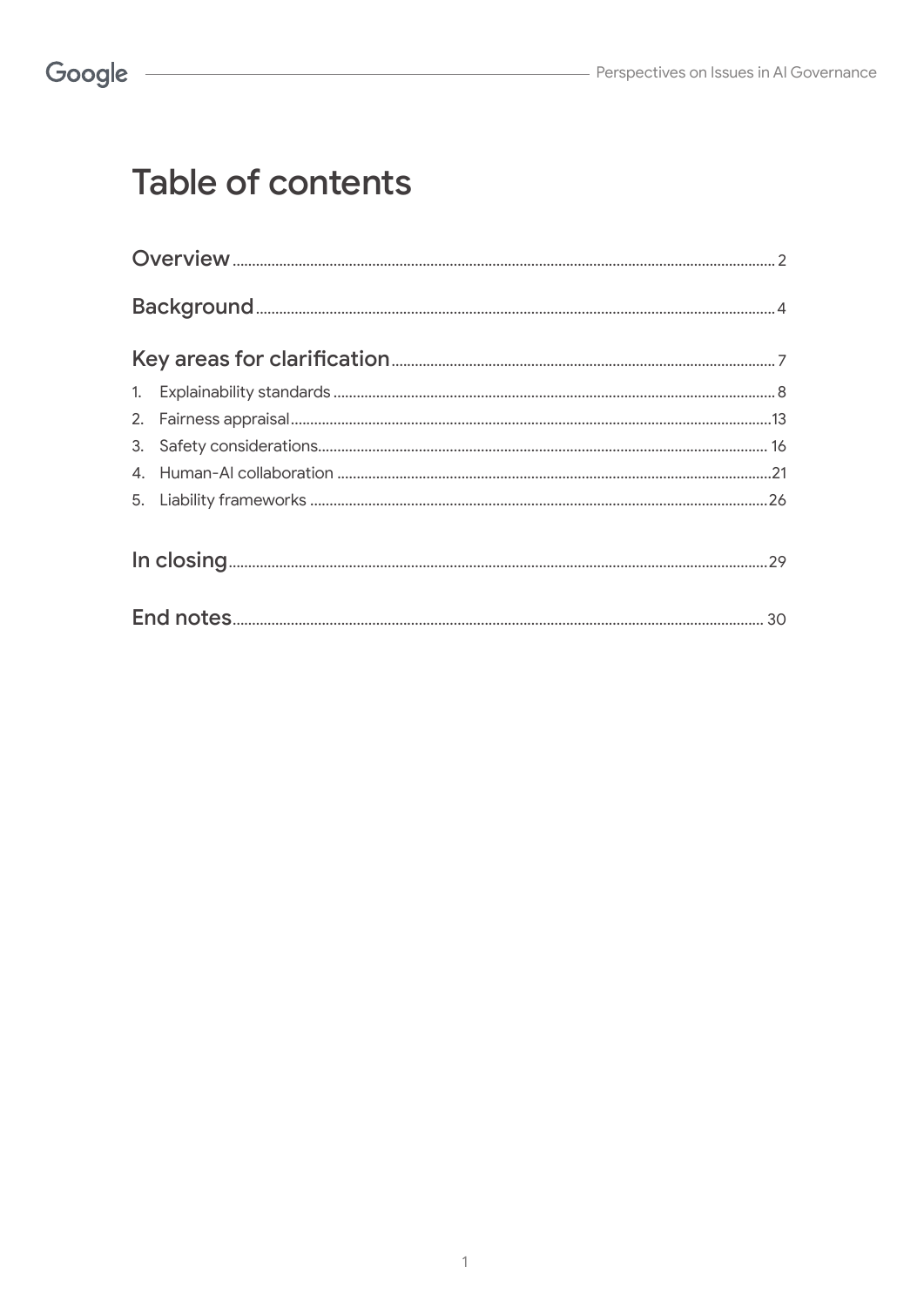## **Overview**

We have long since progressed beyond an era when advances in AI research were confined to the lab. AI has now become a real-world application technology and part of the fabric of modern life. Harnessed appropriately, we believe AI can deliver great benefits for economies and society, and support decision-making which is fairer, safer and more inclusive and informed. But such promise will not be realized without great care and effort, which includes consideration of how its development and usage should be governed, and what degree of legal and ethical oversight — by whom, and when — is needed.

To date, self- and co-regulatory approaches informed by current laws and perspectives from companies, academia, and associated technical bodies have been largely successful at curbing inopportune AI use. We believe in the vast majority of instances such approaches will continue to suffice, within the constraints provided by existing governance mechanisms (e.g., sector-specific regulatory bodies).

However, this does not mean that there is no need for action by government. To the contrary, this paper is a call for governments and civil society groups worldwide to make a substantive contribution to the AI governance discussion.

Specifically, we highlight five areas where government, in collaboration with wider civil society and AI practitioners, has a crucial role to play in clarifying expectations about AI's application on a context-specific basis. These include explainability standards, approaches to appraising fairness, safety considerations, requirements for human-AI collaboration, and general liability frameworks.

For each area we have provided commentary on the issues and suggestions of concrete actions that government, supported by other stakeholders, could take to provide greater guidance. These suggestions are summarized in **Box 1** and represent practical things that we believe would make a demonstrable impact in helping to ensure the responsible use of AI.

In this white paper we share our point of view on these concrete issues. Google does not have all the answers; on the contrary, it is crucial for policy stakeholders worldwide to engage in the conversation. As AI technology evolves and our own experience with it grows, we expect that the global community as a whole will continue to learn and additional nuances will emerge, including a fuller understanding of the trade-offs and potential unintended consequences that difficult choices entail.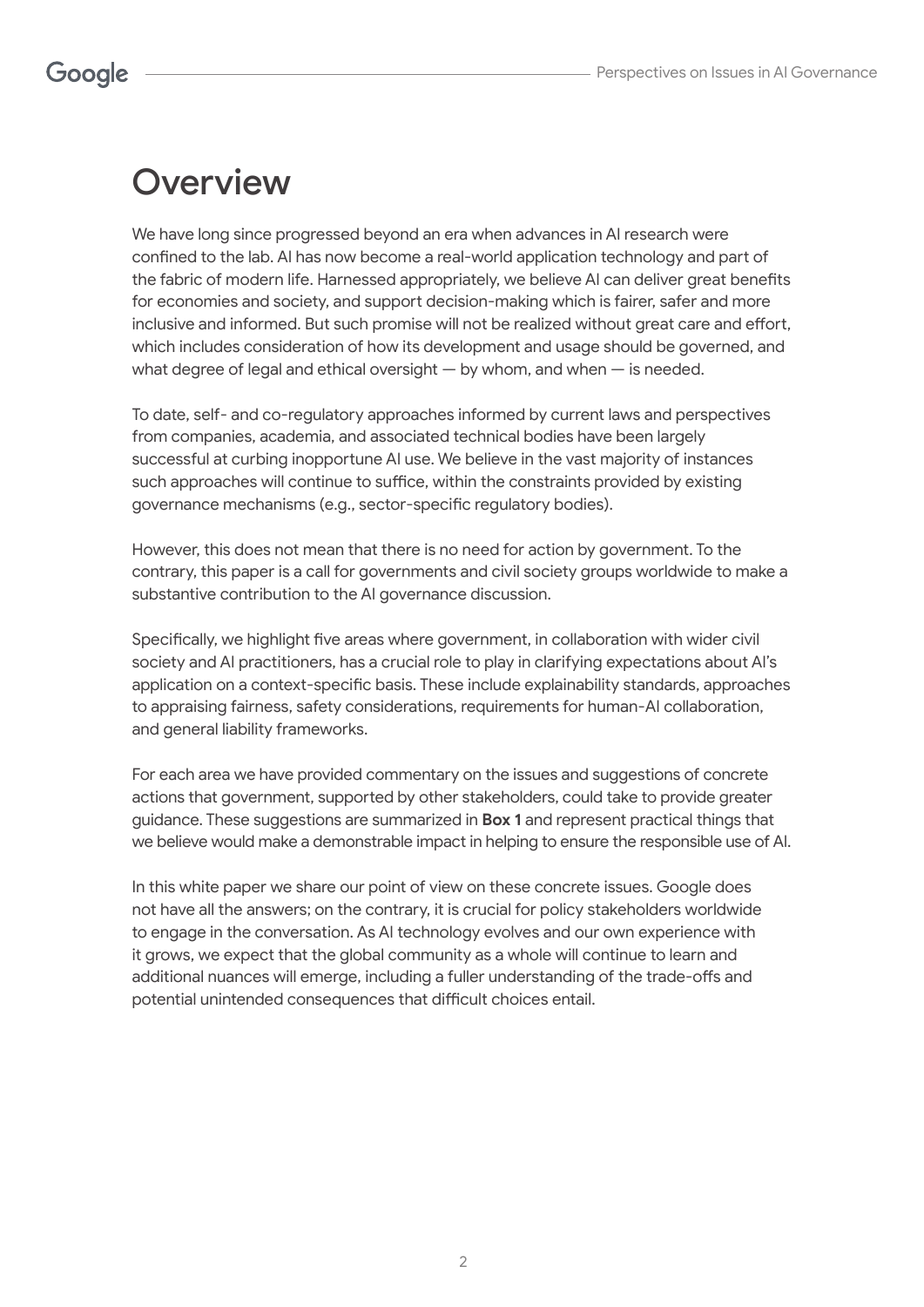Our observation is that so far much of the current AI governance debate among policymakers has been high level; we hope this paper can help in evolving the discussion to address pragmatic policy ideas and implementation. The 'rules of the road' for AI (be they in the form of laws or norms) will need to evolve over time to reflect thoughtful and informed consideration of economic and social priorities and attitudes, as well as keeping pace with what is possible technologically.

BOX 1

### Key areas for clarification and suggested actions

#### **Explainability standards**

- Assemble a collection of best practice explanations along with commentary on their praiseworthy characteristics to provide practical inspiration.
- Provide guidelines for hypothetical use cases so industry can calibrate how to balance the benefits of using complex AI systems against the practical constraints that different standards of explainability impose.
- Describe minimum acceptable standards in different industry sectors and application contexts.

#### **Fairness appraisal**

- Articulate frameworks to balance competing goals and definitions of fairness.
- Clarify the relative prioritization of competing factors in some common hypothetical situations, even if this will likely differ across cultures and geographies.

#### **Safety considerations**

- Outline basic workflows and standards of documentation for specific application contexts that are sufficient to show due diligence in carrying out safety checks.
- Establish safety certification marks to signify that a service has been assessed as passing specified tests for critical applications.

#### **Human-AI collaboration**

- Determine contexts when decision-making should not be fully automated by an AI system, but rather would require a meaningful "human in the loop".
- Assess different approaches to enabling human review and supervision of AI systems.

#### **Liability frameworks**

- Evaluate potential weaknesses in existing liability rules and explore complementary rules for specific high-risk applications.
- Consider sector-specific safe harbor frameworks and liability caps in domains where there is a worry that liability laws may otherwise discourage societally beneficial innovation.
- Explore insurance alternatives for settings in which traditional liability rules are inadequate or unworkable.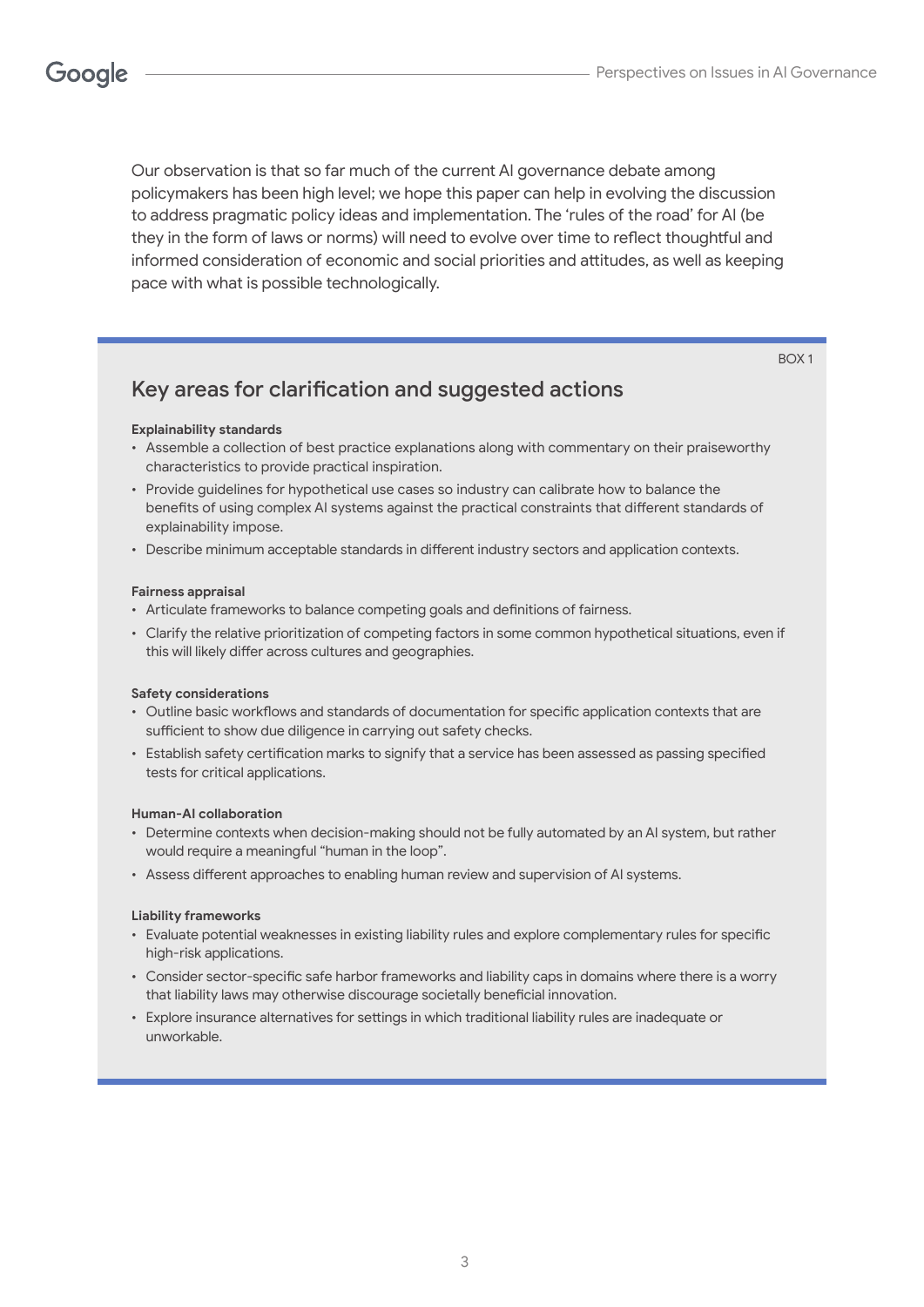## **Background**

AI is a powerful, multi-purpose technology with the potential to transform industrial and societal processes alike. Governments thus have an important role to play in collaboration with industry and other stakeholders to ensure good outcomes. While AI researchers, developers, and industry can lay the groundwork for what is technically feasible, it is ultimately up to government and civil society to determine the frameworks within which AI systems are developed and deployed.

It is important to note that this effort is not starting from scratch. There are already many sectoral regulations and legal codes that are broad enough to apply to AI, and established judicial processes for resolving disputes. For instance, AI applications relating to healthcare fall within the remit of medical and health regulators, and are bound by existing rules associated with medical devices, research ethics, and the like. When integrated into physical products or services, AI systems are covered by existing rules associated with product liability and negligence. Human rights laws, such as those relating to privacy and equality, can serve as a starting point in addressing disputes. And of course there are a myriad of other general laws relating to copyright, telecommunications, and so on that are technology-neutral in their framing and thus apply to AI applications.

Given the early stage of AI development, it is important to focus on laws and norms that retain flexibility as new possibilities and problems emerge. This is particularly crucial given that AI, like many technologies, is multi-purpose in nature.

Overall we are confident that existing governance structures will prove to be sufficient in the vast majority of instances. In the rare cases where they are not, we believe that sectoral experts in industry and academia together with practitioners at the forefront of AI application are largely well placed to help identify emerging risks and take steps to mitigate them, in consultation with civil society and government. This multi-stakeholder collaborative approach will allow for the most timely and effective response to concerns about AI without impeding its promise.

However, there are key questions which merit additional oversight and guidance from governments. Setting international standards and norms would relieve pressure on individual countries and regions to advance a controversial use of technology just because others might be doing so, preventing a race to the bottom. While international treaties cannot in themselves prevent violations, they clarify shared expectations of behavior and thus serve as a metric against which sanctions can be imposed for misuse. Such rules would also acknowledge that the impact of AI transcends borders, setting a level playing field within industry and raising the bar for responsible use.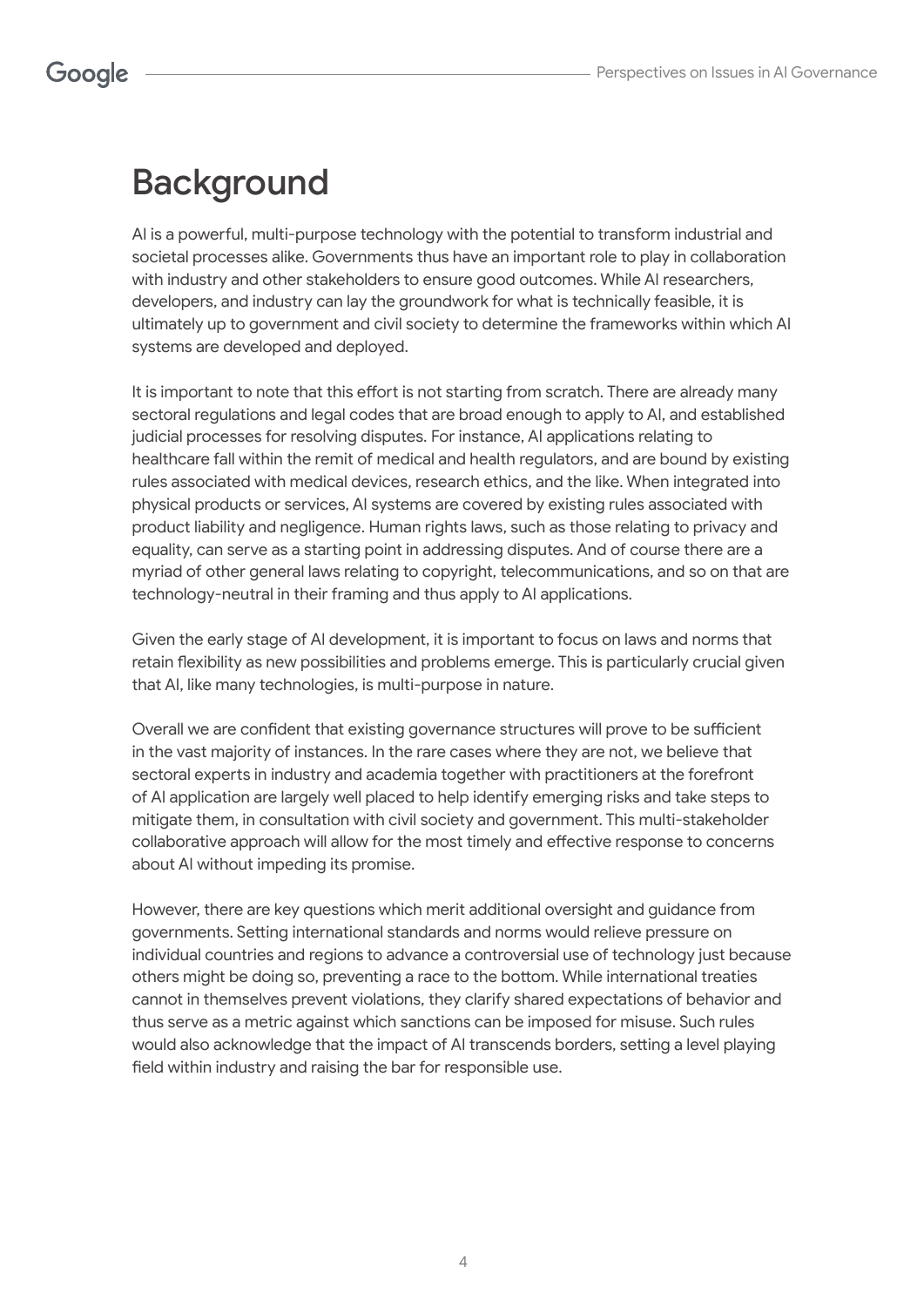In thinking through these issues, it may be helpful to review how the world has responded to the emergence of other technologies presenting ethical (and at the extreme, existential) questions (see **Box 2**). While there are some similarities, there is no directly comparable technology to AI in terms of the breadth of its application and ease of accessibility. From a governance perspective, AI thus poses a unique challenge both in formulating and enforcing regulations and norms.

BOX 2

### Responses to ethical questions raised by other transformative technologies

As with other transformative technologies, AI presents many opportunities to solve important problems and unlock societal and economic value, while also raising new ethical questions. Some examples of how the world has responded to questions raised by earlier technologies include:

**Genetic engineering –** Concerns around synthetic biology and human germ-line editing were first raised in the 1970s by researchers. This led to a voluntary agreement at the groundbreaking Asilomar gathering to impose self-regulatory restrictions on experiments involving recombinant DNA. The global community of AI researchers was inspired to use a similar approach for their own gatherings — most recently leading to the Asilomar AI principles adopted in 2017.

**In vitro fertilization (IVF) and human embryo research –** The successful demonstration of human IVF in 1978 offered hope for people struggling to conceive. It also led to governmental restrictions barring research on embryos more than 14 days after fertilization (the "14-day rule"), first in the US and over subsequent years in the UK, Europe, Japan, India and elsewhere. This is an example of national governments taking action independently but in a collaborative way that provided common norms across much of the world.

**Nuclear technology –** Reactions of atomic nuclei can be used for many beneficial applications, including medical imaging, radiation therapy, smoke detectors, and renewable energy production. Nuclear reactions can also be used to produce highly destructive weapons. While new nations continue to develop nuclear technology, national guidelines and international non-proliferation agreements have proven a strong framework for setting and maintaining expectations of responsible behavior.

**Polychlorinated biphenyls (PCBs) –** PCBs were first manufactured in the 1920s, with many applications including in coolants, plastics, pesticides, and adhesives. These molecules were later found to be environmental pollutants with considerable toxicity. Production was banned by the US in 1978 and by the Stockholm Convention on Persistent Organic Pollutants in 2001. Many chemicals beyond PCBs, including drugs and explosives, have similar dual-use potential. To promote responsible use of chemistry, chemical practitioners around the world worked together to create The Hague Ethical Guidelines in 2015, which were endorsed by the International Union of Pure and Applied Chemistry (IUPAC) and used to develop the American Chemical Society's Global Chemist Code of Ethics in 2016.

**Space exploration –** The goal of exploring the larger universe captured public imagination while catalyzing many science and engineering breakthroughs. Arguably, AI is now at a similar stage of development as space exploration was in 1958 when the UN formed its committee for the peaceful exploration of outer space, which led to the Outer Space Treaty (initially proposed by the US, UK and former Soviet Union in 1967, and since ratified by 107 countries). This treaty has been instrumental in providing the impetus and principles to underpin national guidelines and legislation in countries that have invested in developing their own space programs, covering a range of matters including "planetary protection" measures to prevent contamination of celestial bodies and Earth by foreign organisms.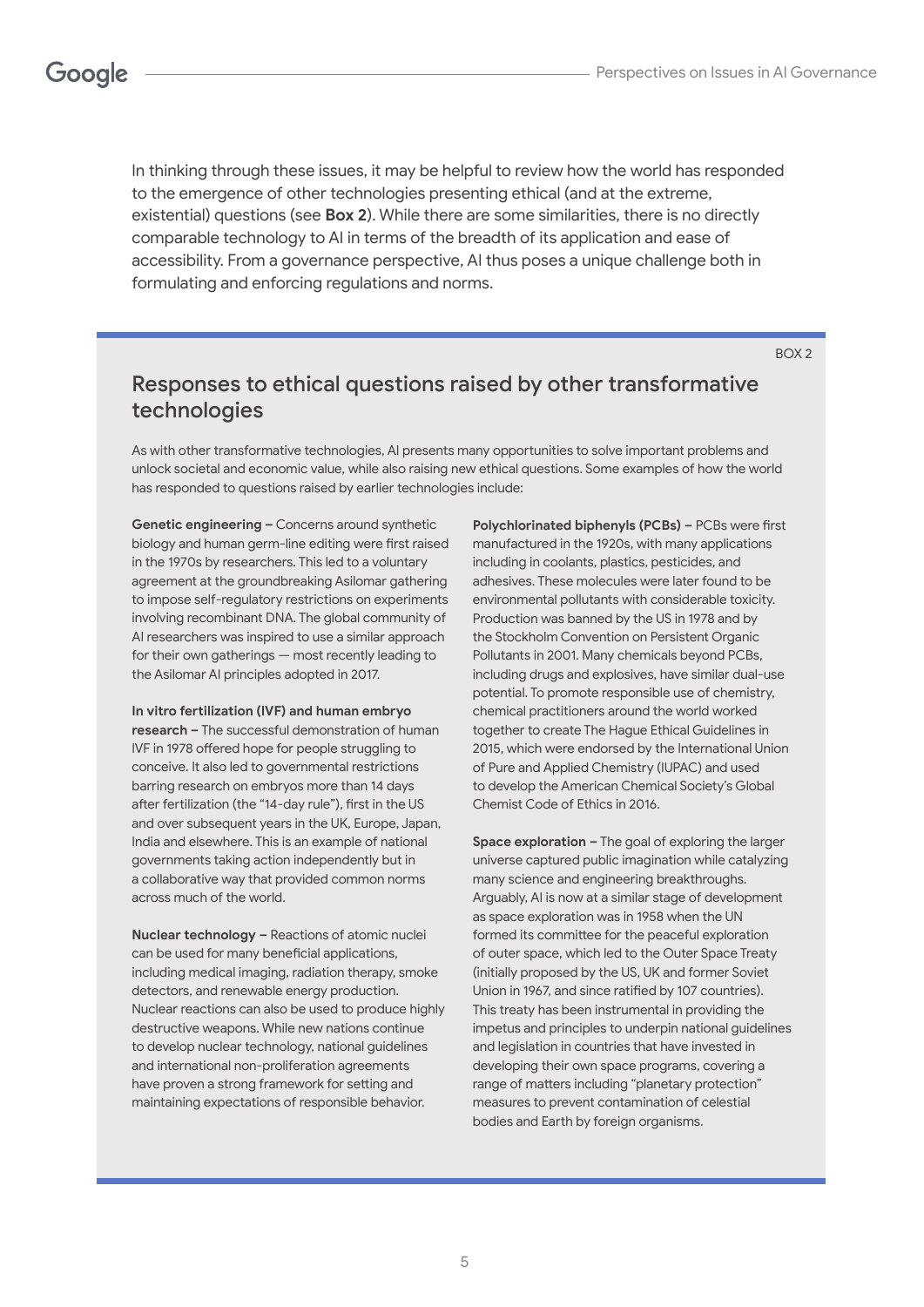Finally, there is simply a growing sense that the time has come for a more cohesive approach to AI oversight. Given the open research culture in the AI field, increasing availability of functional building blocks (e.g., machine learning models for image recognition, speech-to-text, translation; processing hardware), and the usefulness of AI to many applications, AI technology is spreading rapidly. If the world waits too long to establish international governance frameworks, we are likely to end up with a global patchwork that would slow the pace of AI development while also risking a race to the bottom. A self-regulatory or co-regulatory set of international governance norms that could be applied flexibly and adaptively would enable policy safeguards while preserving the space for continued beneficial innovation.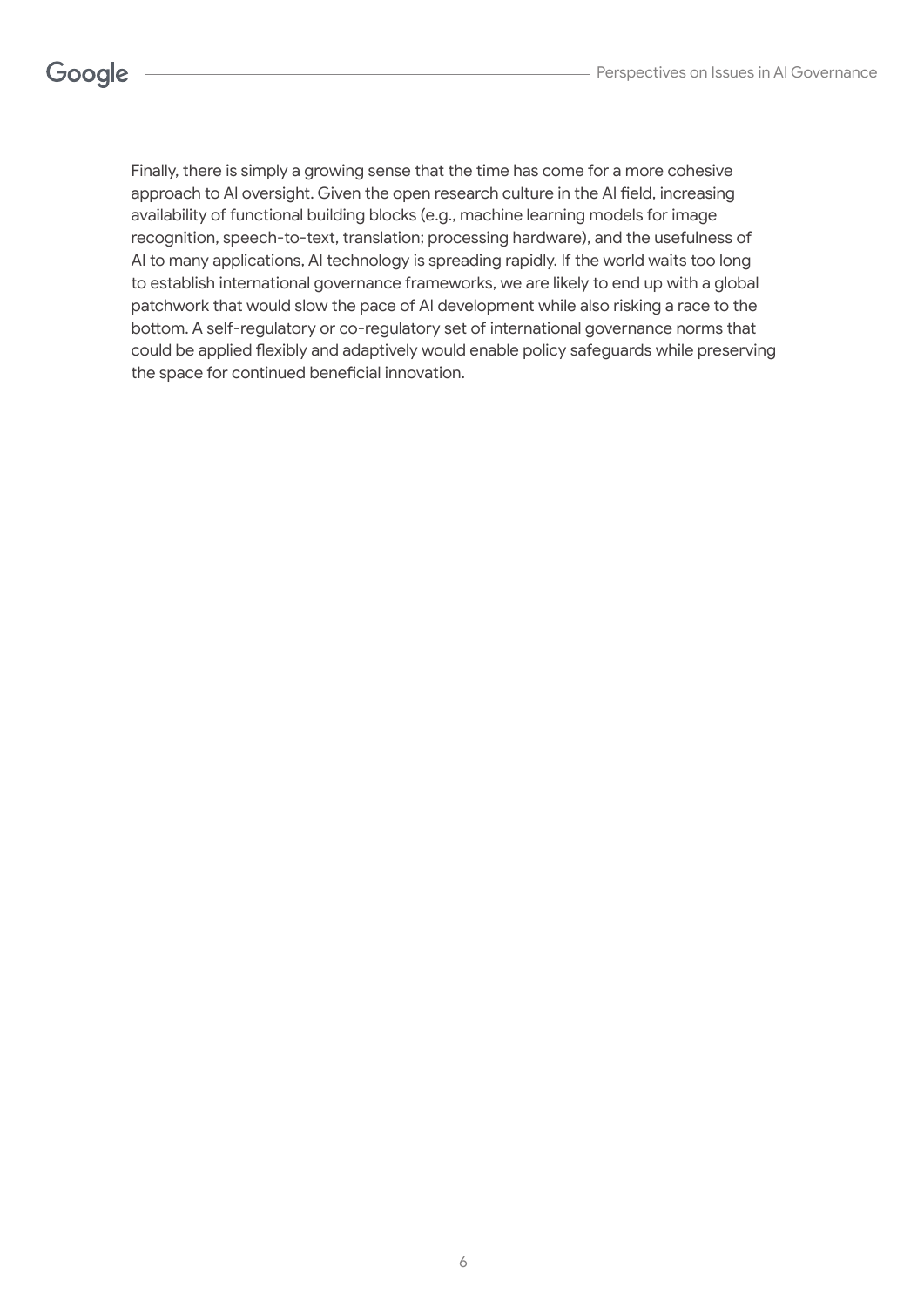## Key areas for clarification

This white paper highlights five specific areas where concrete, context-specific guidance from governments and civil society would help to advance the legal and ethical development of AI:

- 1. Explainability standards
- 2. Fairness appraisal
- 3. Safety considerations
- 4. Human-AI collaboration
- 5. Liability frameworks

While differing cultural sensitivities and priorities may lead to variation across regions, it should be feasible to agree on a high-level checklist of factors to consider. Longer term, working with standards bodies (such as ISO and IEEE), it may also be helpful to establish some global standards as 'due diligence' best practice processes in relation to developing and applying AI.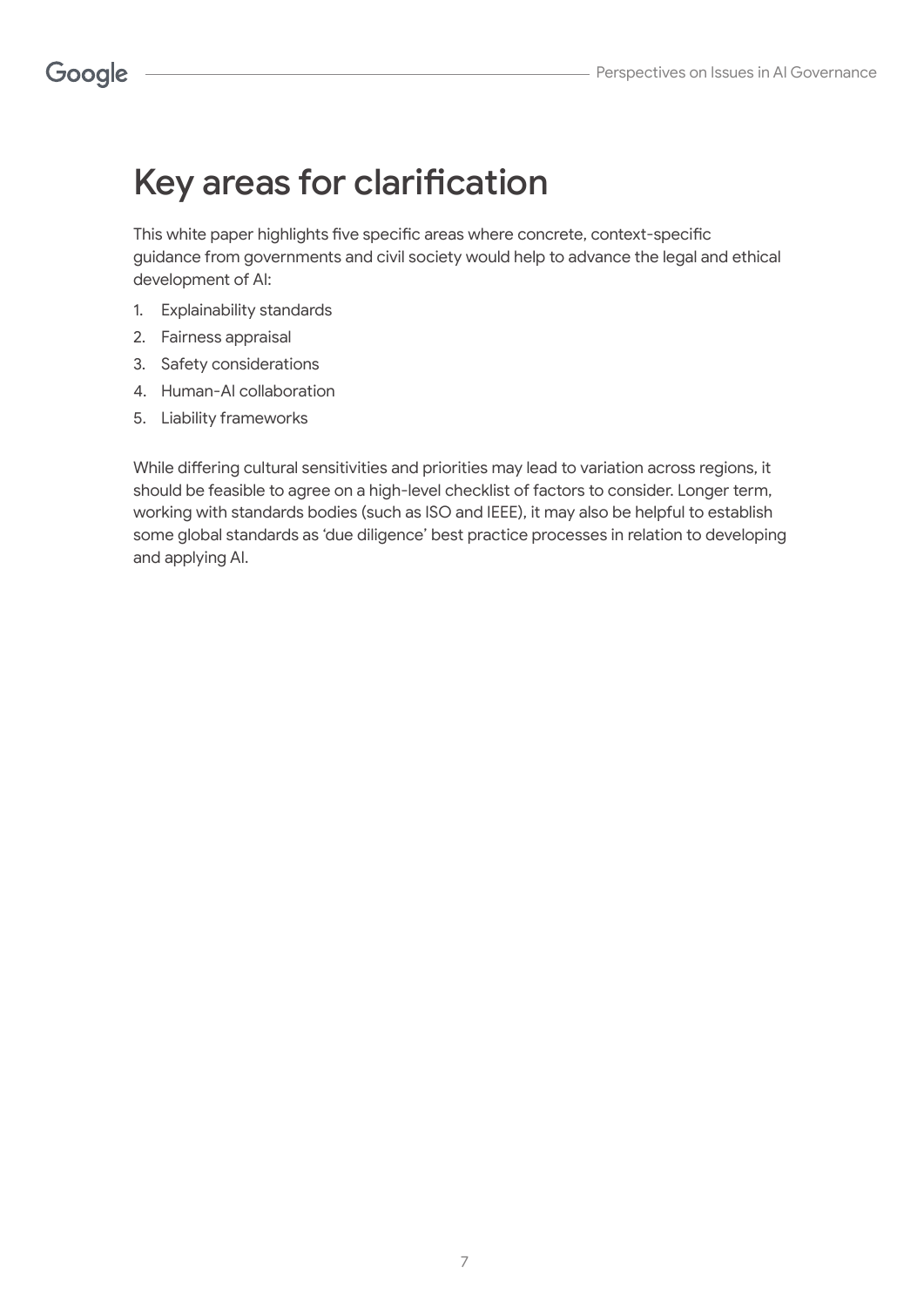## 1. Explainability standards

Having an explanation for why an AI system behaves in a certain way can be a big help in boosting people's confidence and trust in the accuracy and appropriateness of its predictions. It is also important for ensuring there is accountability, not least in giving grounds for contesting the system's output. But delivering this in practice is not straightforward.

In thinking through what levels of explanation are acceptable, it is worth keeping in mind the standards applied to a human decision-maker in the same context. For instance, an oncologist may struggle to explain the intuition that leads him or her to believe they fear a patient's cancer has recurred. In contrast, an AI system in the same circumstance may be able to provide biomarker levels and historical scans from 100 similar patients as reference, even if it remains a struggle to fully grasp how the data are processed to predict an 80% chance of cancer.

As **Box 3** illustrates, there is no one-size-fits-all approach to what constitutes a reasonable explanation. The kind of explanation that is meaningful will vary by audience, since the factors emphasized and level of complexity that a layperson is interested in or can understand may be very different from that which is appropriate for an auditor or legal investigator. The nature of the use case should also impact the timing and manner in which an explanation can be delivered. Finally there are technical limits as to what is currently feasible for complex AI systems. With enough time and expertise, it is usually possible to get an indication of how complex systems function, but in practice doing so will seldom be economically viable at scale, and unreasonable requirements may inadvertently block the adoption of life-saving AI systems. A sensible compromise is needed that balances the benefits of using complex AI systems against the practical constraints that different standards of explainability would impose.

It might seem counter-intuitive, but giving lay users a detailed explanation may not necessarily be seen as helpful in practice. For instance, attempting to explain an AI system's prediction in terms of the underlying mathematical equations is unlikely to be decipherable by lay users, even if it were the most technically correct explanation. It is crucial to be guided by what people actually want and need. Sometimes their motivation may be more to have confidence that the system's inputs and output are fair and reasonable than to get a deep understanding of the calculation. And even if a thorough understanding of the model's functioning is sought, it can be overwhelming to receive in one burst. In our experience, shorter, higher-level explanations that people can probe for additional detail when and if they wish are often a more user-friendly approach.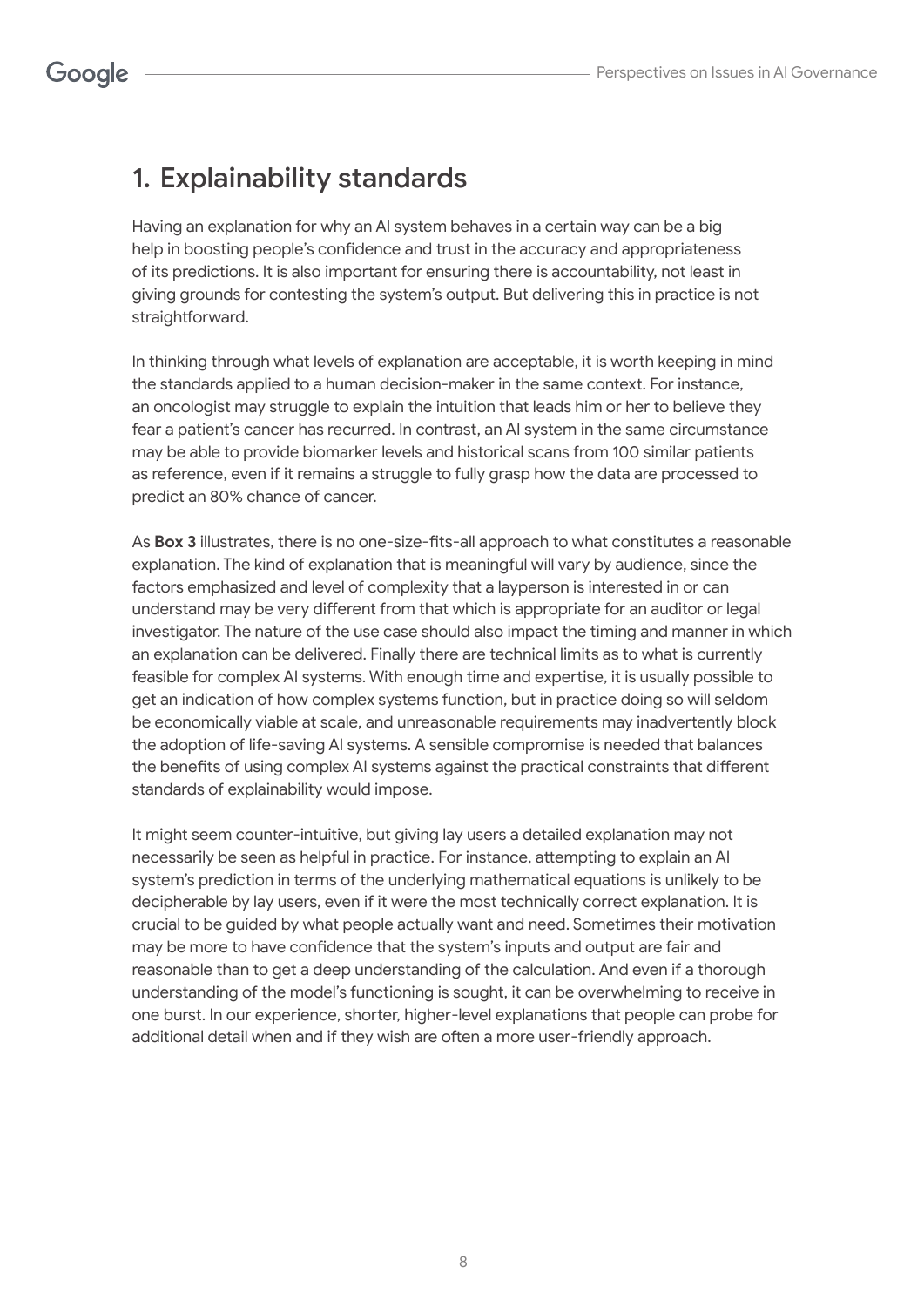### What is a reasonable explanation?

There are many factors to take into account when thinking through the kind of explanation that is most appropriate in a given context. For instance:

#### **Who is asking and what do they seek?**

Different audiences will have vastly different needs. For example, lay users may want to know why an AI system made a specific decision relating to them, in order to have grounds to contest it if they feel that it is unfair or wrong. To be meaningful, this will need to be delivered to them in straightforward, non-technical language, which may limit the level of precision that can be provided. In contrast, expert staff at certification authorities will require a fuller, more technically detailed explanation of the system's functioning, so they can reassure themselves it meets expectations for reliability and accuracy at the general level. Similarly, there may be differences in the kind of explanation being sought. For example, an accident investigator will typically find a simple causal explanation most useful (e.g., the house was cold because the heating had been switched off), whereas a lay user might prefer an explanation that reflects the broader context (e.g., the house was cold because you selected the money saving option to turn off the heating when you're away).

#### **When and where is it being delivered?**

For instance, does the explanation involve sensitive or potentially embarrassing information, which the user might not want revealed in a public setting? Does the explanation need to be given upfront in realtime (which may present practical constraints), or is it sufficient to provide an explanation afterwards only on request?

#### **What does it relate to?**

The purpose of the AI system matters hugely. Systems being used to influence decisions of life-changing import, such as the choice of medical treatment, warrant much greater effort and depth of explanation than those performing tasks of minor consequence, such as making movie recommendations. The ease of contesting a decision and the availability of alternatives is another factor in determining how vital an explanation is. For instance, if an AI system were used by a restaurant to allocate tables, an explanation may not be important since unhappy diners could simply request a different table or go elsewhere. In contrast, an AI system used in parole hearings needs far greater explanation, because a person being held in custody has limited choice in the outcome and faces a higher hurdle to contest a decision.

#### **How feasible is it to explain, technically and financially?**

For some advanced AI systems there are limits (at the current state of research) on the extent to which it is possible to communicate in a human-understandable fashion how they function. Defining the target levels of accuracy and explanation required for a given application will help to identify which algorithms are appropriate to use (and not) in the design of that system. It is also important to recognize the cost dimension, in terms of the price and effort it takes to provide an explanation at scale, so that unreasonably detailed or rigid requirements do not block the adoption of valuable systems.

#### BOX 3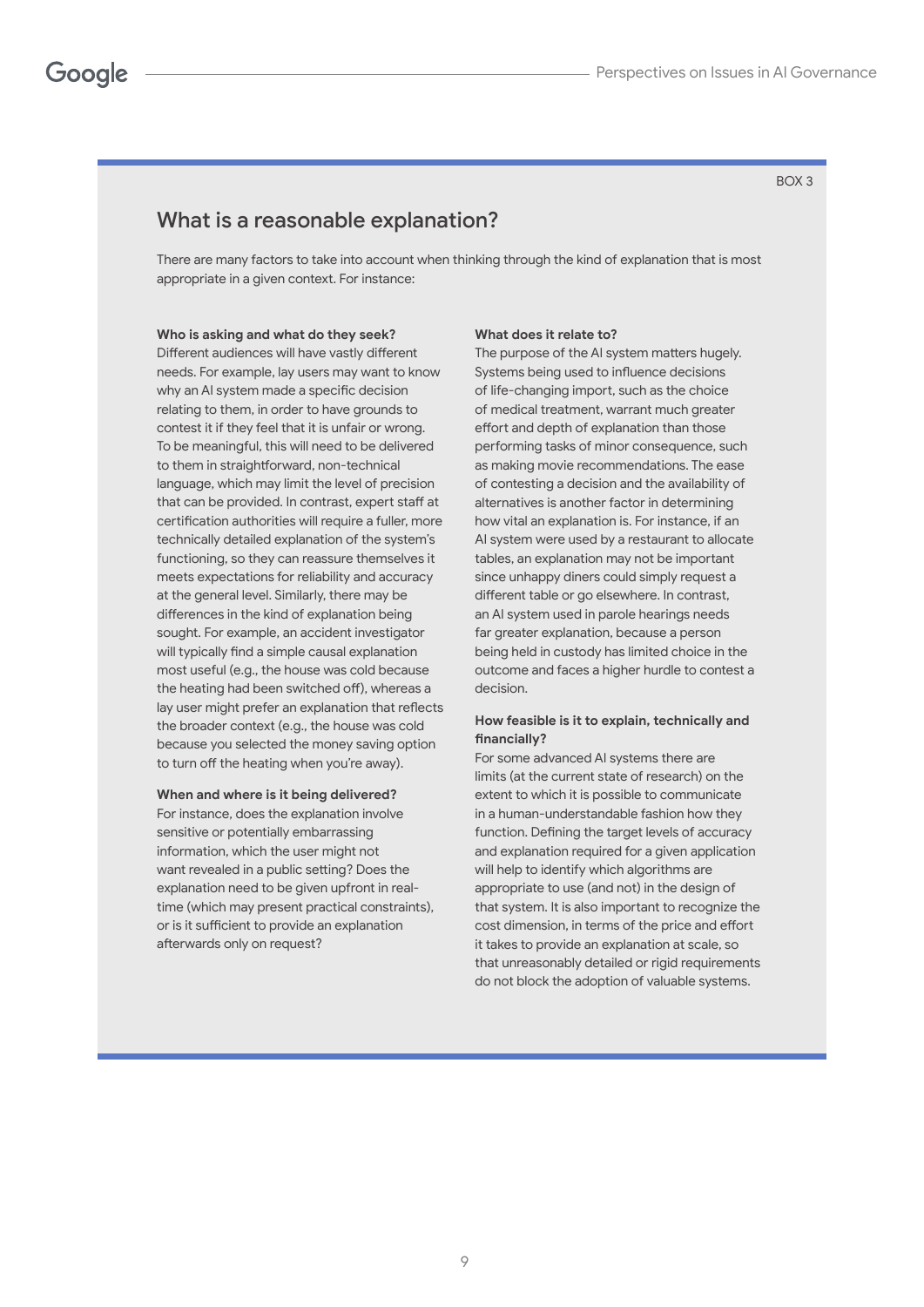To aid in striking the right balance, we have been researching consumer satisfaction and understanding with different styles of explanations. **Box 4** illustrates our thinking so far on some of the hallmarks of a good explanation for lay users. The key seems to be to provide sufficient information to satisfy but not deluge; to impart a true sense of the system's complexity and the relative importance of different inputs without confusing or inadvertently misleading; and to give all this in a format that is comfortable for users to consume.

#### BOX 4

### What are some hallmarks of a good explanation for users?

User-friendly explanations should be accurate, clear and specific, sensitive to context, and effective in improving overall understanding of the AI system. Key questions to ask:

#### **Does the explanation accurately convey the key information underpinning the AI system's recommendation?**

Obviously, an explanation that is incorrect or misleading is unhelpful. But determining accurate explanations for the output from complex AI systems can be tricky, since learning-based inferences are often made on the basis of multiple sources of information of varying influence. It can also be challenging to be specific enough such that a user clearly understands the inference source, especially when the inference is made based on the actions or attributes of other similar users as opposed to a user's own actions. In such cases if a variety of sources lead to an output, relying on the more influential sources can often yield a simpler, but still accurate, explanation.



#### **Does the explanation boost understanding of the overall functioning of the AI system?**

The more that users feel they understand the overall AI system, the more inclined and better equipped they will be to use it. Explanations can contribute to such insight, while ensuring that users don't inadvertently draw incorrect conclusions, such as confusing causation with correlation. Similarly, it may be helpful in some contexts to include an indication of how confident users should be in the accuracy of the AI system's output (e.g., users told that a result was only 70% likely to be correct would be more careful in acting on it than if told it was 98% likely). An important relevant design consideration is selecting where explanations will be placed during a user's interaction with a system, in order to offer the most transparency without overwhelming the user.

#### **Is the explanation clear, specific, relatable and actionable?**

To be helpful, an explanation needs to be understandable and provide sufficient information to give a sense of comfort, as well as provide grounds to appeal the outcome where appropriate. Ideally, explanations would refer to specific user actions logically indicative of the outcome, and allow users to grasp how their previous interactions led to a recommendation. A technically correct explanation which illuminates the mathematical model behind the decision but does not allow the individual to challenge the accuracy or fairness of its output in their case (e.g., in a parole risk assessment) may not count as a 'good' explanation. It is also important to recognize that an AI system may have multiple users, each with distinct roles and expectations (e.g., a healthcare application could be used by physicians, technicians, and patients all with varying expertise and stake in the results). Ideally, explanations should be tailored to the needs of different categories of users.

#### **Does the explanation take appropriate account of sensitivities?**



Some user-facing explanations can refer to sensitive information provided by or inferred about a user. Crafting accurate explanations that a user is comfortable with can be challenging, particularly for those who may be surprised at how much their aggregate data could reveal. It is also important to consider the setting in which the explanation is being provided. For semi-public settings (e.g., displayed on a shared screen like a TV, or in spoken format that may be at risk of being overheard) it may be better to surface only a general explanation, and follow up with a granular text explanation in a more private setting.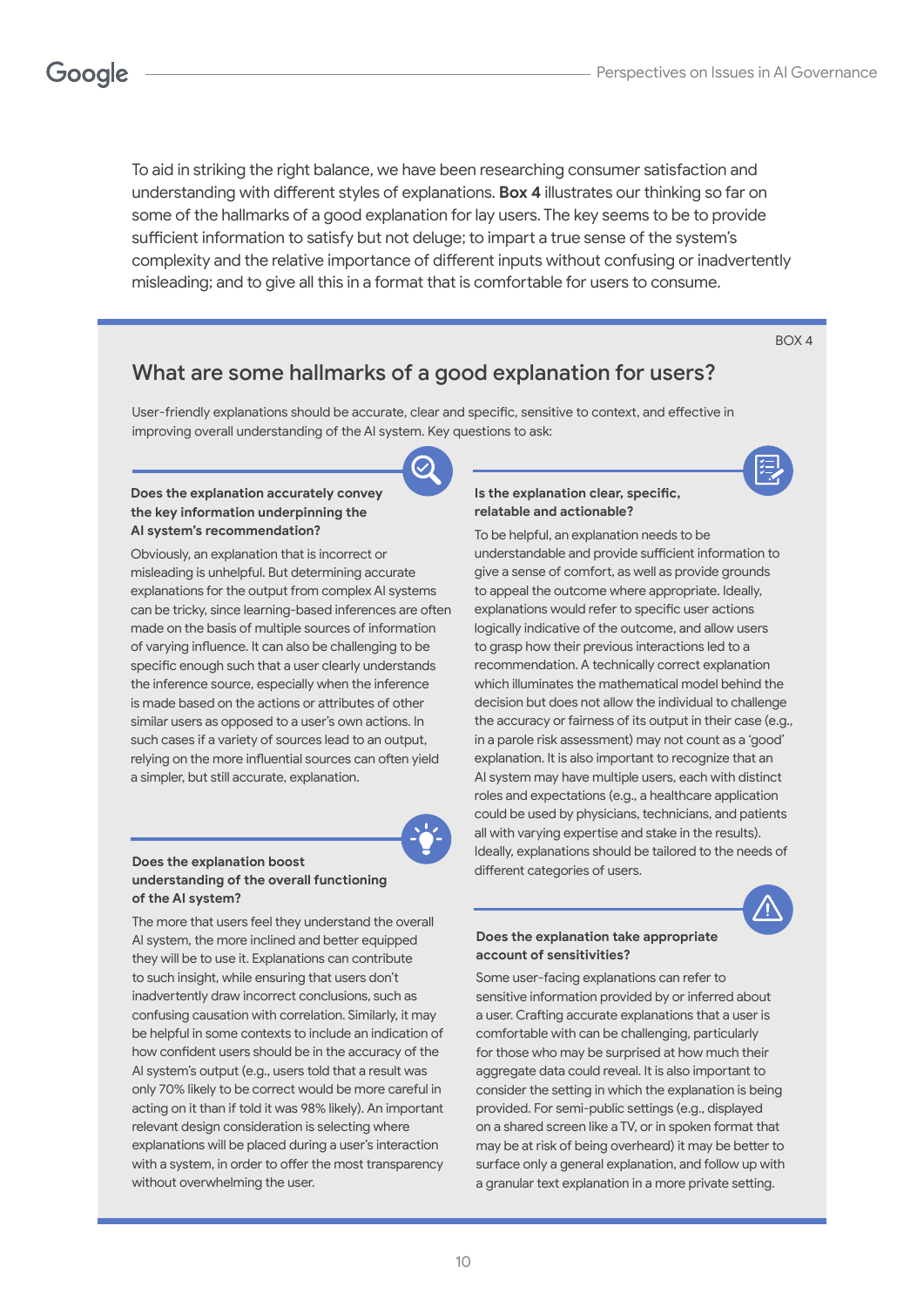Assembling a collection of "best practice" explanations along with commentary on their praiseworthy characteristics (and conversely "poor practice" explanations with commentary on negative characteristics) would be a worthwhile collaborative exercise for policy stakeholders. This could include everything from effective user interfaces for delivering explanations, through to examples of documentation for experts and auditors (e.g., detailing performance characteristics, intended uses, and system limitations).

Obviously, it is not realistic to expect governments and civil society to provide guidelines on explanation standards specific to every instance in which AI systems may be deployed. However, doing so for some illustrative scenarios would provide industry with a calibration on how to balance the performance of various AI models that might be deployed within an AI system with the different standards of explainability required.

One way to begin could be to create a scale illustrating different levels of explanations. This scale could be used as a yardstick for setting minimum acceptable standards in different industry sectors and application contexts. For instance, if the potential bad effects of an error are small, then explanations are likely to be far less important than in cases where an error would be life-threatening<sup>1</sup>. Similarly, if users are able to easily avoid being subject to automated decision-making, there may be less expectation or need for an in-depth understanding.

When setting explanation standards it is vital to be pragmatic. Standards that are more difficult or costly to comply with could deter development of applications for which the financial returns are less certain. Requiring the most advanced possible explanation in all cases, irrespective of the actual need, would impose harmful costs on society by discouraging beneficial innovation. Appropriate standards of explanation should not exceed what is reasonably necessary and warranted. As an analogy, society does not expect an airline to explain to passengers why a plane is taking a particular algorithmically determined flight path — a similarly pragmatic and context-specific approach should apply to explanations for AI.

It is also important to factor in any potential tradeoffs versus system accuracy. For applications where "good enough" performance is sufficient, explainability might be prized over accuracy; in other instances where safety is paramount, accuracy might be prioritized so long as alternative mechanisms for providing accountability are in place. Alternatives could include the system being thoroughly tested by external auditors to identify various predictions in different situations; or offering contestability channels so that users can easily have their decisions re-assessed by a human, without prejudice, if they do not like the AI system's outcome. **Box 5** provides further suggestions on such alternative mechanisms.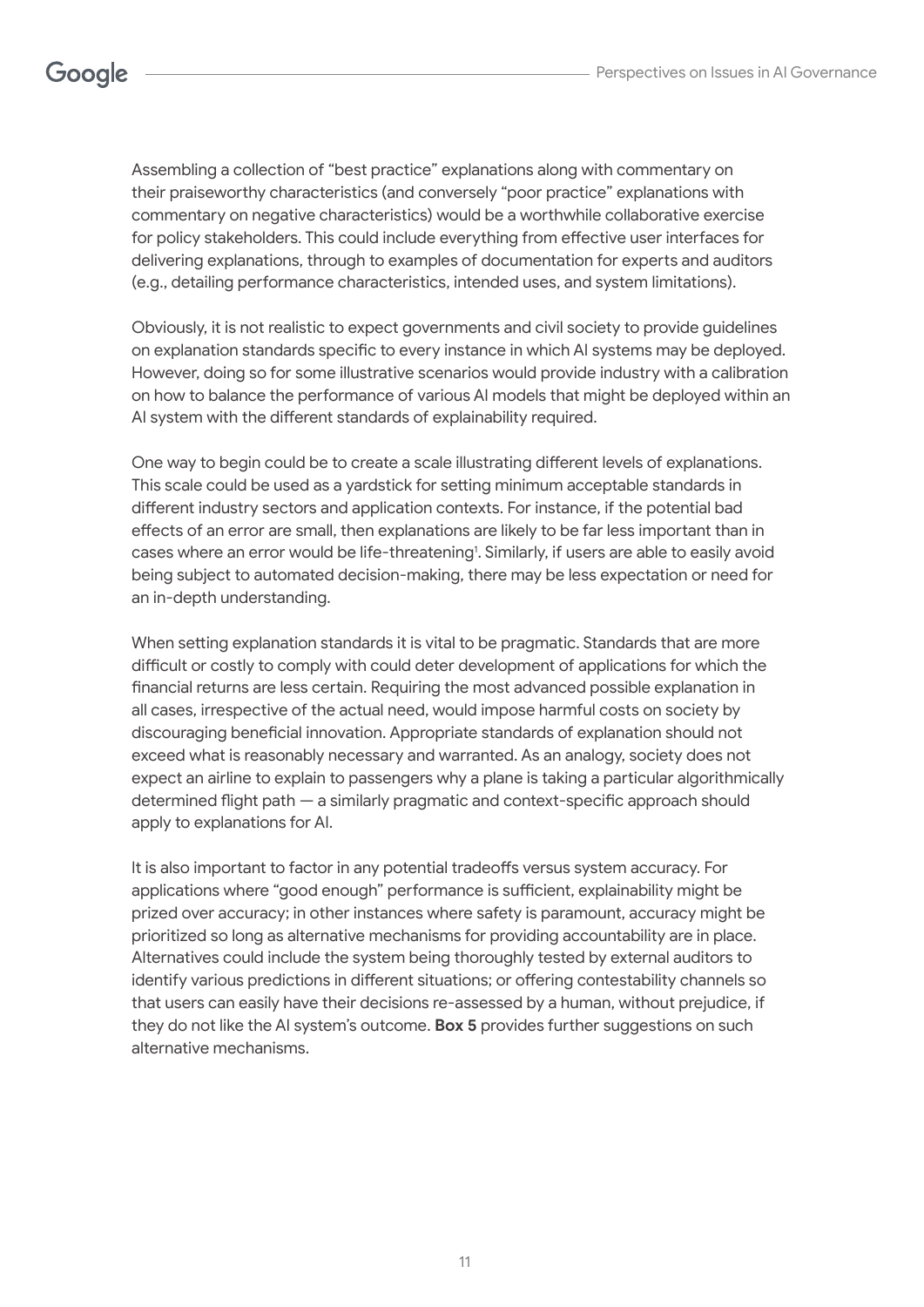#### BOX 5

### Alternative ways to provide accountability

Sometimes, for technical or commercial reasons, it may not be feasible to provide an explanation of how an AI system functions that is sufficient to imbue confidence in its operation. In such cases, a combination of other methods should be deployed to test and monitor that the system is functioning properly. For instance:

#### **Flagging facilities**

Providing encouragement and making it easy for people to provide feedback when a system's output appears wrong or suboptimal is a crucial monitoring mechanism, and helps to pinpoint problem areas for deeper exploration. It is good practice no matter how much confidence there is in the system, because no system is ever perfect. It also empowers users to share their experiences and perceptions, making them feel heard and validated. This can engender more trust in the system and output decisions going forward if users feel their feedback is received and acted upon. Common techniques for flagging include user feedback channels (e.g., "click to report" button) and bug bounty programs where experts are incentivized to hunt for problems by getting paid (in terms of money and/or recognition) for each issue they report.

#### **Avenues for contesting an outcome**

If users have any doubts as to the accuracy of a system (and it is being used to do something that is significant), it is unlikely they will be willing to use it without a way to refute or appeal outcomes that they suspect are wrong. While having a channel for contesting results is helpful for all systems, it is particularly crucial for those in which no explanation for how they work has been given, as these are most likely to raise suspicions. The precise form that contestability mechanisms should take will vary by context and some will be more meaningful than others. For instance, being able to call and speak with a person who can provide a manual review and additional information is typically more robust than simply having an email address to send a complaint. But what is feasible will vary by context, and it will not always be possible (technically and financially) given the scale of likely requests to offer manual review.

#### **Adversarial testing**

Red team testing is a form of ethical hacking that involves assigning a team (which could be internal or independent) to do their best to find problems with the system. For example they could probe a system by inputting specific 'edge case' data to see if the output is as expected. The goal isn't only to find any areas where the system is broken, but also to stress test the surrounding processes including those related to reporting and contesting a decision.



#### **Auditing**

There are different kinds of audits that can be carried out, and these can be done by internal teams and (in some select instances) external bodies. For example, if there are legal standards of documentation to be met, auditors could review this paperwork to check compliance. In the case of an AI system such documentation might include details about the purpose of the AI system and its intended function and performance; information about the model architecture, datasets used in training and testing, internal checks made to ensure it was fit for purpose; and a review of organizational processes put in place to monitor system operations. There is also the potential for more investigative audits, where the system is interrogated by brute force — providing a range of inputs and reviewing the outputs to check they match the expected result. Related to these is the notion of auditing for disparate impacts (e.g., checking for disproportionately worse outcomes for marginalized groups). There are also a variety of techniques that may improve accountability even without access to the code base<sup>2</sup>. At the extreme, code reviews can be a possibility when there is sufficient expertise and doing so presents no risk to the security of the system, privacy of any underlying data, or in undermining intellectual property.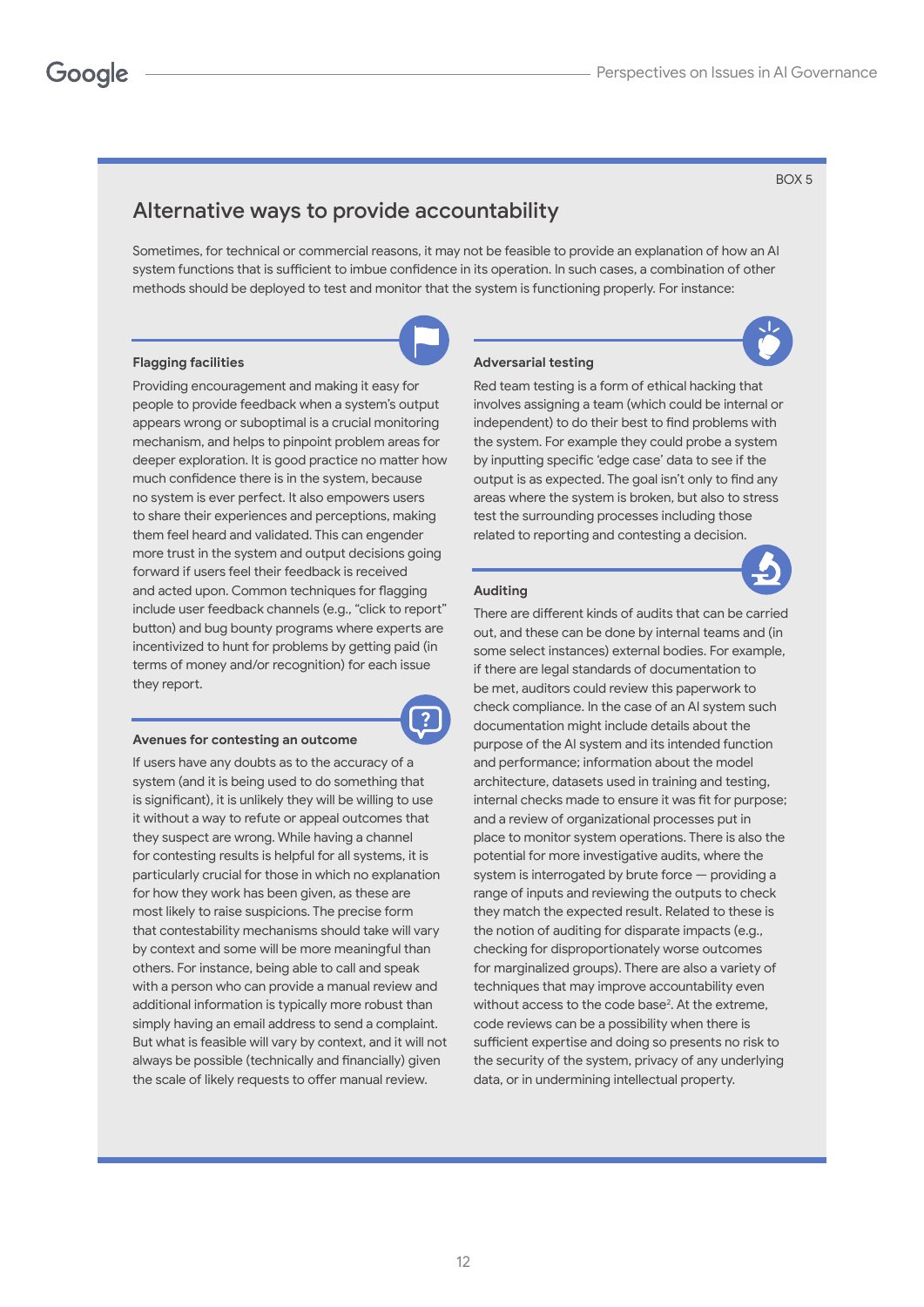## 2. Fairness appraisal

Unfair stereotypes and negative associations embedded in algorithmic systems (deliberately or accidentally) can cause or amplify serious and lasting harm. These unfair biases can not only threaten social cohesion, but risk propagating unfairness in access to educational, economic or financial opportunities. Inadvertent differences in the quality or type of service provided to different groups can be just as damaging.

A complication, however, is that there are many conflicting definitions of fairness, whether decisions are made by humans or machines. For instance, is it fairer to offer an opportunity to any individual who satisfies the qualification criteria, or to an equal number of people from different population segments so as to avoid reinforcing historical disadvantage? Even for situations that seem simple, people can disagree about what is fair, and it may be unclear what optimal approach should dictate policy, especially in a global setting $^3$ .

When building an AI tool to assist in decision-making it is necessary to make a choice upfront as to the precise fairness approach to adopt. Different technical approaches will result in models that are equitable in different ways. Deciding which to use requires ethical reasoning and is very context specific. Given the variety of perspectives and approaches to defining fairness, some definitions can directly conflict with one another, and others may promote equity only at the expense of accuracy or efficiency. However, if well implemented, an algorithmic approach can help to boost the consistency of decision-making, especially compared to the alternative of individuals judging according to their own internal (and thus likely varying) definitions of fairness.

This issue has particular resonance for policy makers, because algorithmic systems increasingly play a role in determining outcomes in public sector realms like the welfare or criminal justice systems. Governments can thus play a vital role in developing and modelling best practices, particularly in the articulation of frameworks to balance competing goals and definitions of fairness. For instance, it would be useful to have more clarity about the ways that the public sector makes fairness trade-offs in the context of specific decisions. While it is too early to expect to translate this into prescriptive metrics, it could still be useful guidance to others on how to grapple with similar issues.

More generally, governments and civil society could help by clarifying the relative prioritization of competing factors in some common hypothetical situations. For example, is it more fair to give loans at the same rate to two different groups, even if they have different rates of repayment, or is it more fair to give loans proportional to each group's repayment rates? At what level of granularity should groups be defined — and when is it fair to define a group at all versus factoring on individual differences? To what degree should algorithms consider or ignore individuals' gender, race, age, socio-economic circumstances, or other factors? While the answers will likely differ across cultures and geographies, having a shared understanding of the impact of such decisions, and some directional signposts, would be helpful for companies needing to make such tradeoffs.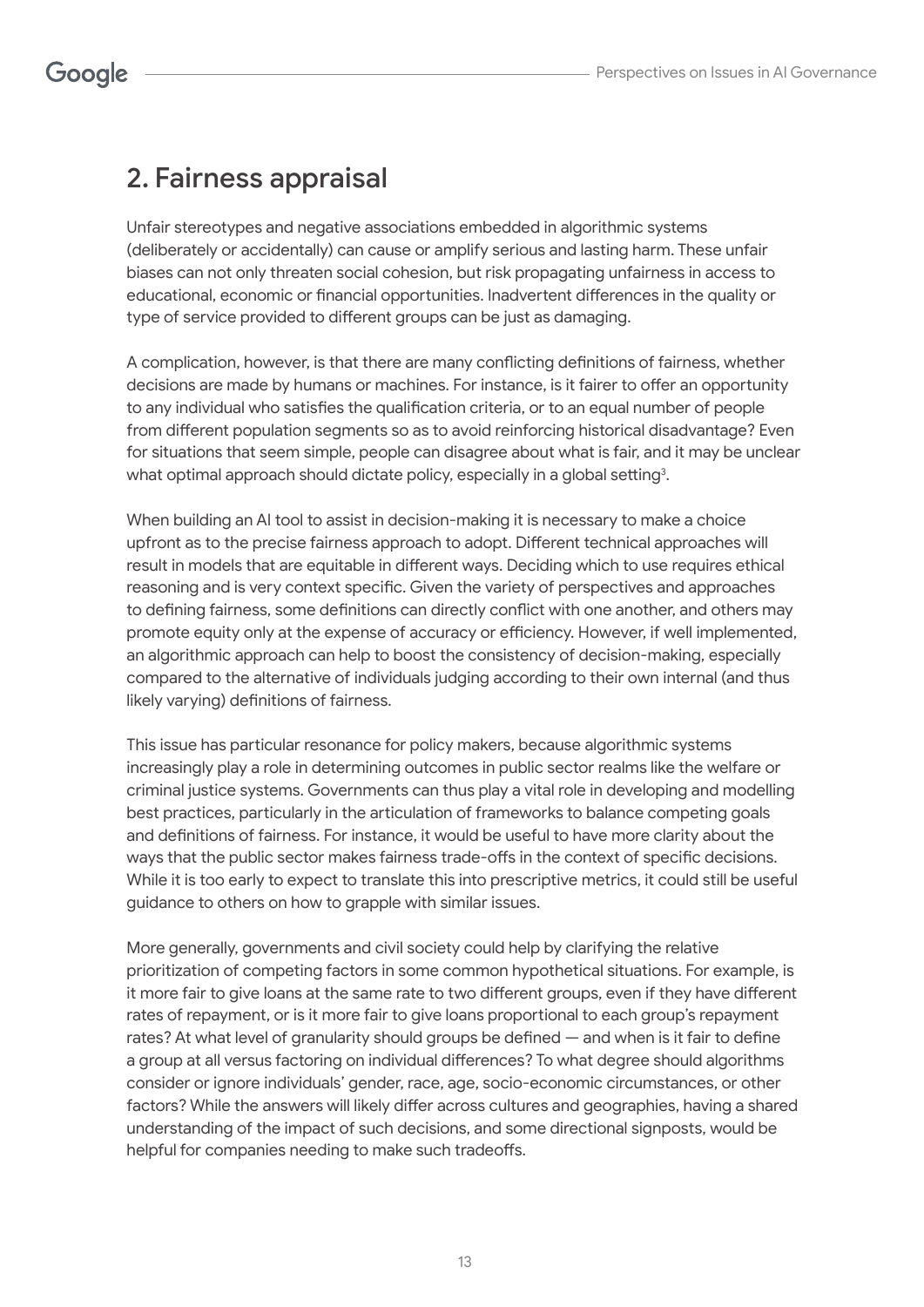Concerns about building fairness into algorithmic systems have helped to spark considerable research and policy efforts on fairness in AI. Google takes our responsibilities in this arena extremely seriously, not least in developing tools to tackle unfair bias, as highlighted in **Box 6**.

BOX 6

### Google tools to help in tackling unfair bias

Google builds fairness and ethical considerations into the design, application and testing of our products. Our teams are leading the charge in creating tools that make it easier to surface bias, analyze data sets, and test and understand complex models in order to help make AI systems more fair. For example:

- **Facets:** Facets consists of two downloadable visualization tools to aid understanding and analysis of machine learning datasets<sup>4</sup>. Engineers can get a sense of the shape of their dataset using Facets Overview, and can explore individual observations using Facets Dive. The goal is to give engineers a clear view of the data they are using to train AI systems, helping to mitigate risk of bias. In 2018, Facets was used in the Gender Shades project of MIT Media Lab<sup>5</sup> to explore how well IBM, Microsoft and Face++ AI services guessed the gender of a face. By uncovering algorithmic bias across gender and race, the project has helped to motivate the development of inclusive and ethical AI.
- **What If Tool:** Building effective machine learning systems means asking a lot of questions. It is not enough to train a model and walk away. Instead, good practitioners act as detectives, probing to understand their model better. The What-If Tool is a TensorFlow plugin offering an interactive visual interface for exploring model results, without the need for writing any further code. For example, the What-If Tool lets model builders edit a datapoint to explore how the model's prediction changes, providing a sense of which factors are most influential in determining the result. It also supports exploration of different classification thresholds, taking into account constraints such as different numerical fairness criteria.
- **Model and Data Cards:** To reduce the risk of models developed for one purpose being applied in contexts for which they are ill-suited, we have developed a 'model card' documentation framework<sup>6</sup>. The ambition is for this documentation to accompany each released model and provide details of the model's intended purpose, how it performs in tests (e.g., for different genders, races, geographic locations, ages), and other relevant information. Similarly, to clearly delineate the makeup of a dataset, we propose outlining its unique characteristics, including where the data is from, the distribution of demographics represented in the dataset, and the source of labels (for labeled datasets)<sup>7</sup>.
- **Training With Fairness Constraints:** Our researchers have developed state-of-the-art TensorFlow algorithms to train AI systems that satisfy standard desired statistical fairness goals, including demographic parity and equal odds. These advances are shared publicly with open-sourced TensorFlow software for anyone to use $^8$ .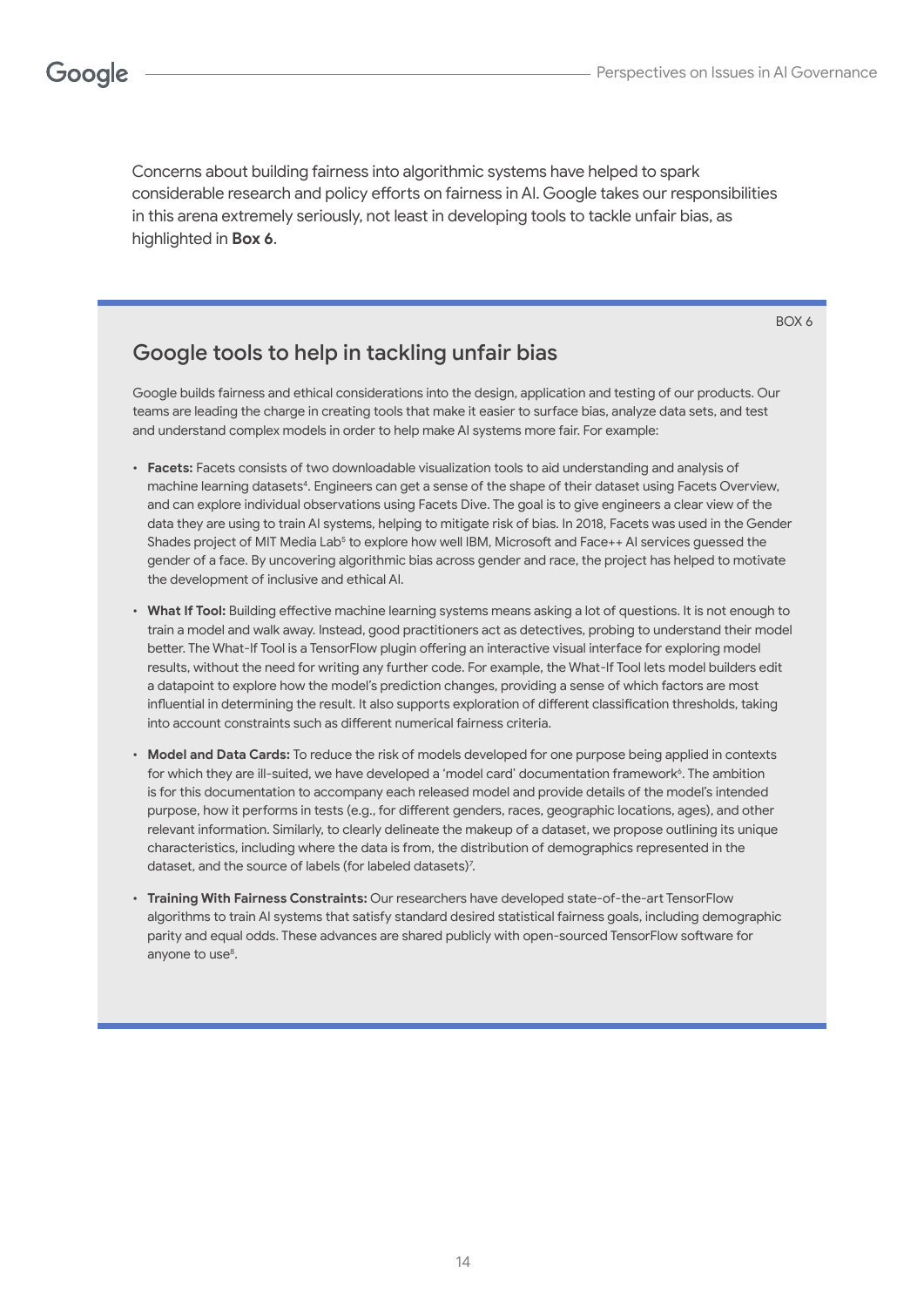Rules set by policymakers also influence the extent to which fairness is able to be achieved and appraised. For example, inferring race can be essential to check that systems aren't racially biased, but some existing laws around discrimination and privacy can make this difficult. Similarly, while it might seem sensible to bar the inference of a person's gender to guard against unfair treatment, in practice doing so could inadvertently have the opposite effect, by making it harder to deliver reliable "mathematically fair" gender-neutral outputs. We urge policymakers and experts to work together to identify where this kind of inadvertent counter-intuitive harm arises, due to existing (or proposed) rules, and seek effective solutions.

Finally, it is important to also recognize and take advantage of the opportunities for AI systems to identify existing human and societal biases, and drive the world to become more fair. For instance, AI could be applied to analyze connections between input data and output predictions to surface any underlying biases that are embedded in existing processes. If these biases were determined to be unmerited, then decision-making practices could be tweaked in an effort to limit their effect. In the debate about the impact of algorithms on society and how they should be constrained, it is important to consider the potential for improving the consistency of decision-making and fairness of decisions.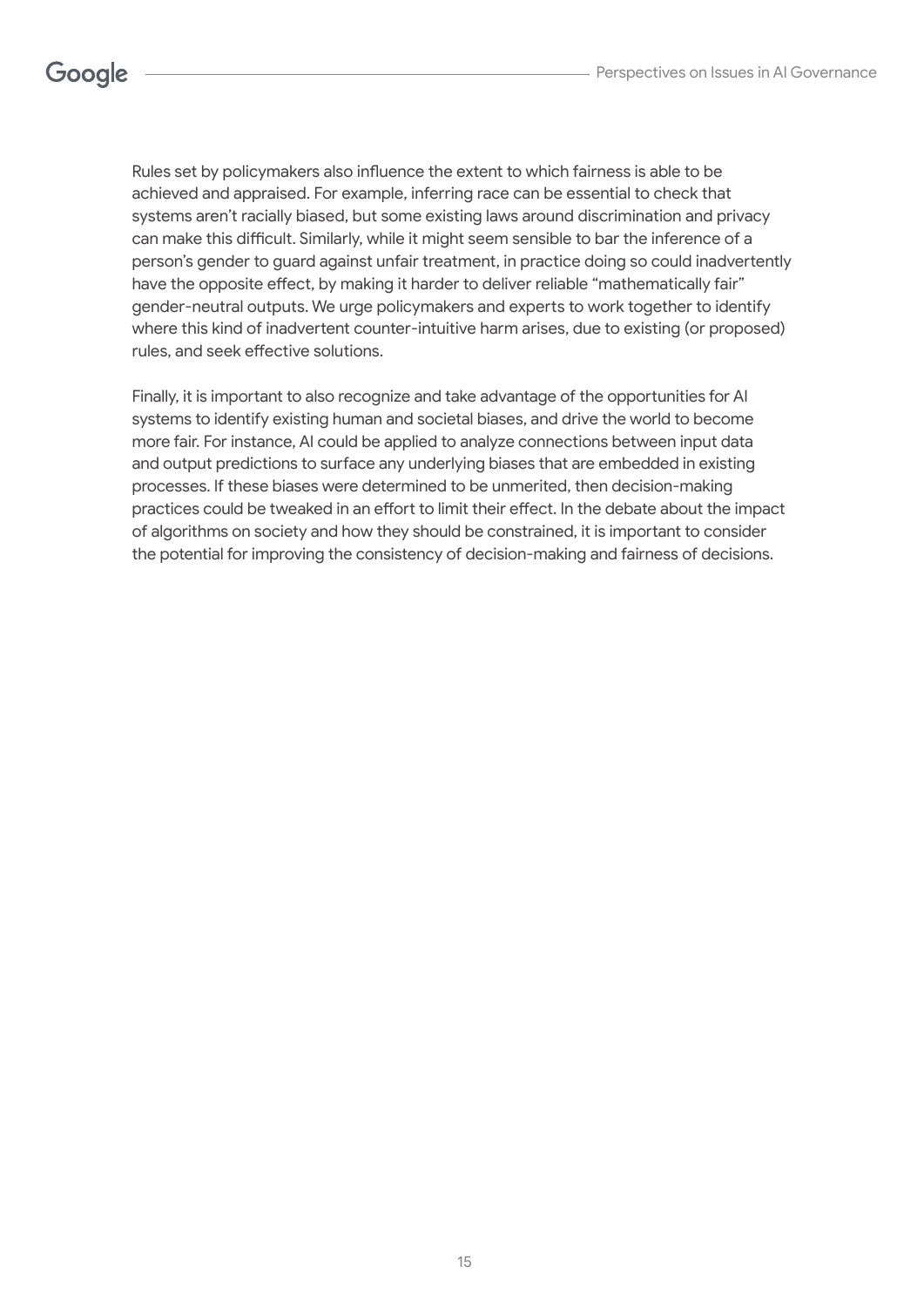## 3. Safety considerations

It is essential to take precautions against both accidental and deliberate misuse of AI with risks to safety. But this needs to be within reason, in proportion to the damage that could ensue and the viability of the preventative steps proposed, across technical, legal, economic, and cultural dimensions.

There are many challenges to the safety and security of AI systems. For example, it is hard to predict all possible AI system behaviors and downstream effects ahead of time, especially when applied to problems that are difficult for humans to solve. It is also hard to build systems that provide both the necessary restrictions for security, as well as the necessary flexibility to generate creative solutions or adapt to unusual inputs. **Box 7** illustrates some of the key areas of concern that need to be thought through when building an AI system.

However, it is important not to kid ourselves — no system will be perfect and problems will arise. The challenge is how to foster good safety practices and provide assurance that systems are sufficiently reliable and secure so that companies and society can feel confident in their use.

For ideas on how to do this we can look at analogies from elsewhere. For instance, researchers from the public, private, and academic sectors should work together to outline basic workflows and standards of documentation for specific application contexts which would be sufficient to show due diligence in carrying out safety checks (e.g., like for airline maintenance). See **Box 8** for an illustration of what we consider to be good practice in the safety testing and monitoring of automated industrial control systems, based on Google's experience deploying AI in our data centers.

There is also a need to take account of psychological factors. Sometimes there may simply be a need to (appropriately) foster user trust  $-$  for instance, the addition of a stop button and soothing voice recordings in early automated elevators provided crucial reassurance to those used to having elevator attendants.<sup>9</sup> The reciprocal concern is the risk of automation bias<sup>10</sup>, in which regular users of a system can become complacent, and instinctively place more faith in its correctness than is warranted. Related is the lesser known inverse of algorithm aversion<sup>11</sup>, which suggests that if a system is ever found to err, people lose confidence in it far more quickly than if a human had made the same error. This increases the risk of users choosing to ignore safety-critical guidance, even when a system is almost always correct, because of a single bad past experience.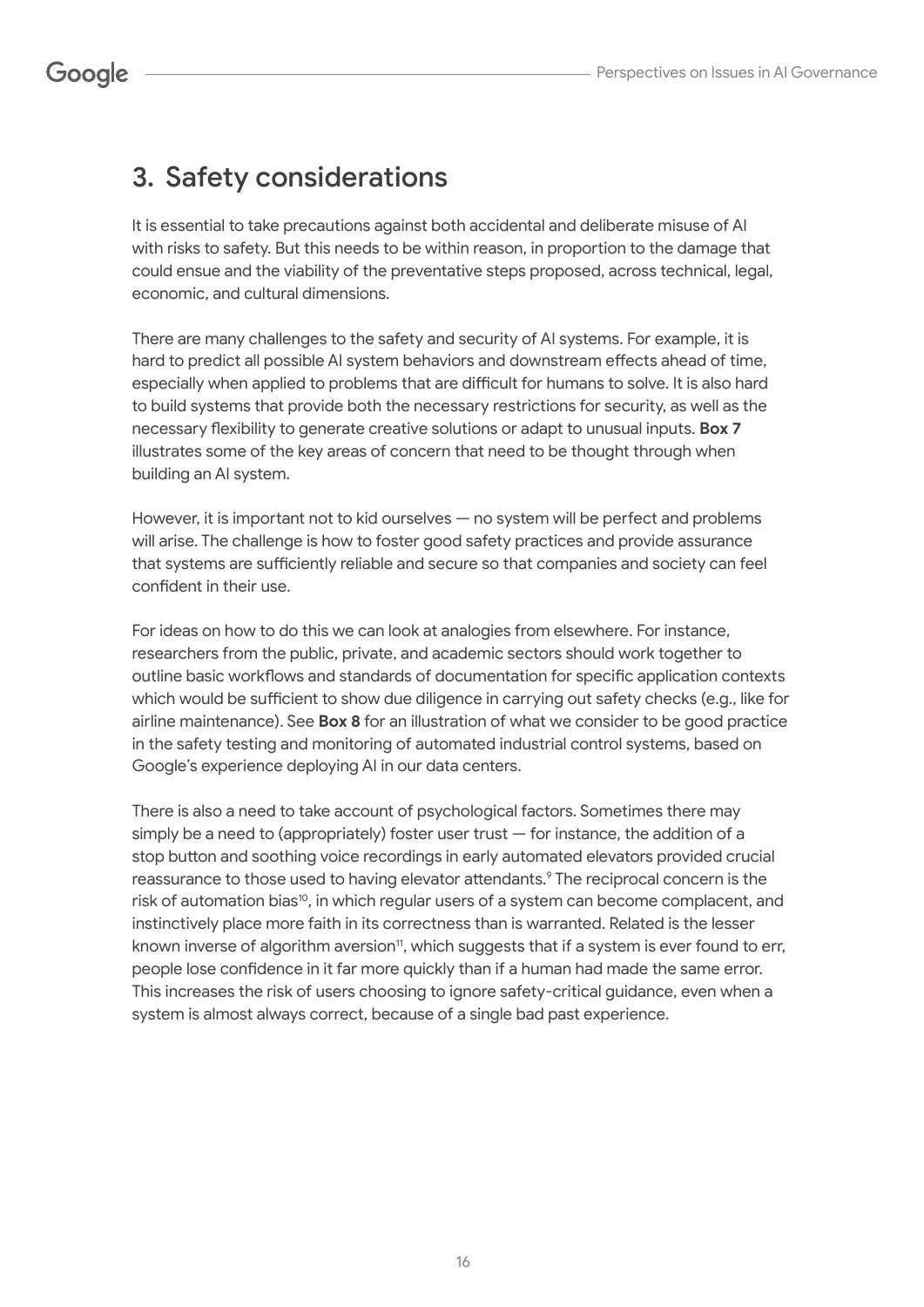BOX 7

### Some key considerations to ensure AI safety

Safety problems related to accidents can be classified according to where in the process things went wrong. For instance<sup>12</sup>:

#### • **Is the objective function appropriate?**

Many AI systems are models which seek to optimize a given objective. One problem to arise can be if limitations prevent measuring the desired objective in real time, or at all, so that a proxy metric needs to be used instead. How successful a model is at optimizing against the true objective will thus depend on how precise a match the proxy is in terms of its relationship to other variables. Other problems can occur if the chosen objective doesn't fully reflect the complexity of the environment, such that optimizing it has negative side effects or subverts the original intent. As an analogy, suppose a cleaning robot maker set the objective to remove visible dirt as fast as possible. If the optimal approach turned out to be hiding dirt under the carpet, or throwing away all visible dirty objects, this would be a failure in spirit even though it might satisfy the objective.

#### • **Has the exploration space been sufficiently constrained?**

AI systems often come up with alternative better solutions because, unlike people, they are not constrained by ingrained assumptions about the typical way things are done. The flip side is that they typically lack common sense, and unless suitably constrained might inadvertently propose to try something that turns out to be harmful. For instance, a robot barista tasked with delivering coffee in the shortest time possible might (if given free rein) come up with the solution to throw the cup! This is one reason why simulations are often a sensible place to start when testing AI systems, so that they can be observed, and necessary restrictions put in place, to avoid such problems before use in a real-world setting.

#### • **Does the model's training reflect the current real world?**

AI models learn from experience, based on the training data they are provided with initially, and (if permitted) the examples they encounter in use. Problems can arise if the training data is incomplete and misses some key aspects, or even if relevant aspects of the world have changed since the training data was collected. Part of due diligence to ensure the safety of an AI model is thus to pay close attention to the provenance and quality of the training data set, and adjust to mitigate against any shortfalls.

Safety problems caused by a lapse in security, or a clever hack, are more easily grouped based on the attack vector. Staying abreast of the latest research, solid development and design practices, and ongoing monitoring are the primary means of protection. For example:

#### • **Can the risk of data poisoning be mitigated?**

AI systems that are continuously learning — rather than learning in lab conditions, and then having the underlying model frozen before real-world use — are likely to be at greatest risk of having the data they learn from corrupted. As a general rule, developers should think carefully about the data poisoning risks associated with having their AI systems learn in real-time in a real-world environment.

#### • **Has the AI system been adversarially tested?**

This could be by a team of people playing at being adversaries, or an automated testing system in the form of adversarial learning — that is, using one network to generate adversarial examples that attempt to fool a system, coupled with a second network to try to detect the fraud. The more robustly a system is tested, the greater chance there is of finding points of weakness which can then either be fixed or (if that's not possible) monitored closely<sup>13</sup>.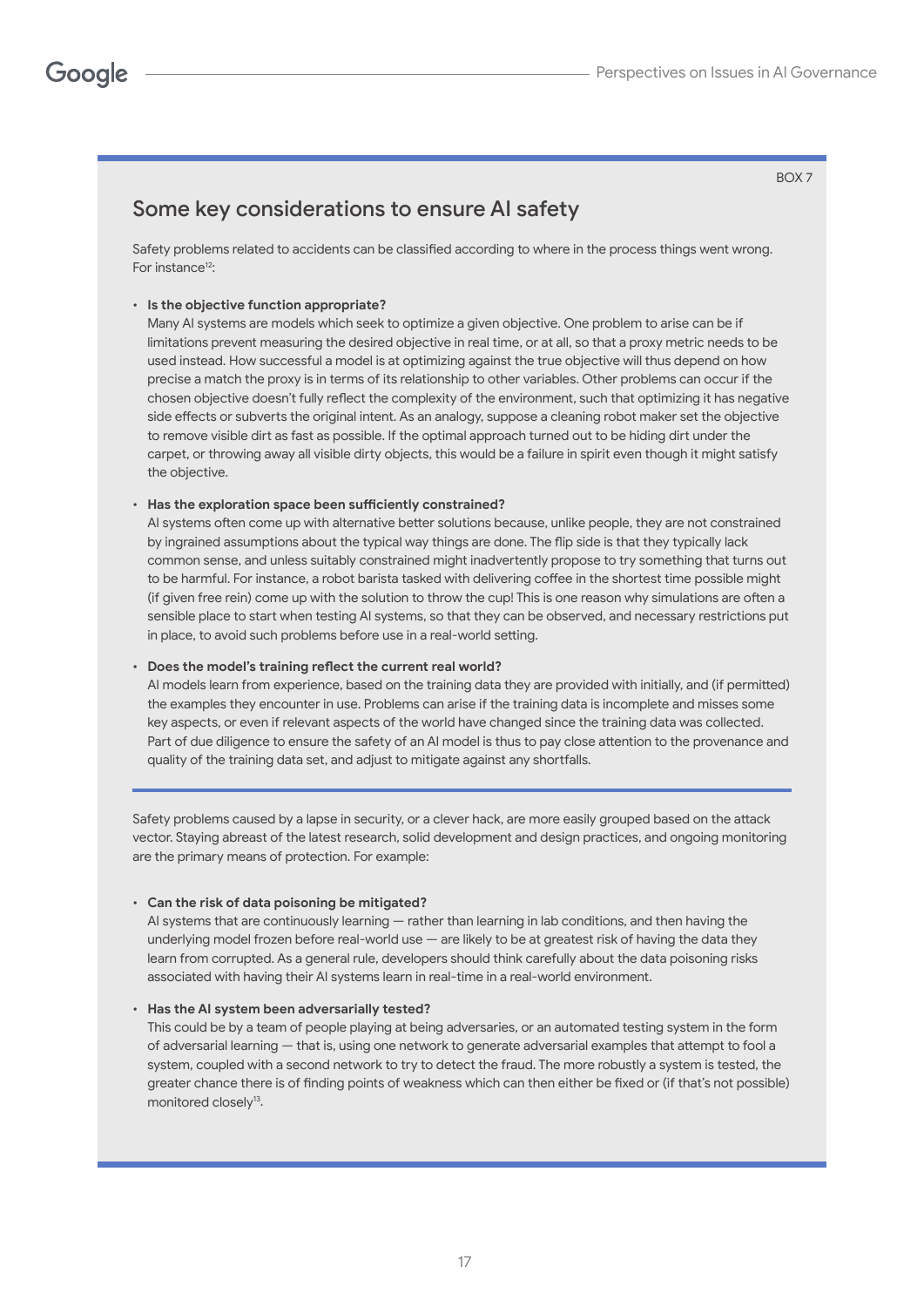

Extending beyond standard documentation, governments and industry could collaborate to establish safety certification marks that signify a service has been assessed as passing a set of checks that are relevant to particular uses (akin to CE certification on electrical products in Europe), for sectors which do not currently have such safety certification processes. For example, biometric recognition technology in smart lock systems could be tested against a representative, randomized dataset to ensure they exceed pre-set accuracy standards, before being certified safe for use. Or to reduce risks to safety from unexpected behavior, physical robots with baked-in AI could be required to have preset limits on how far their range of actions can veer from default settings without explicit user consent.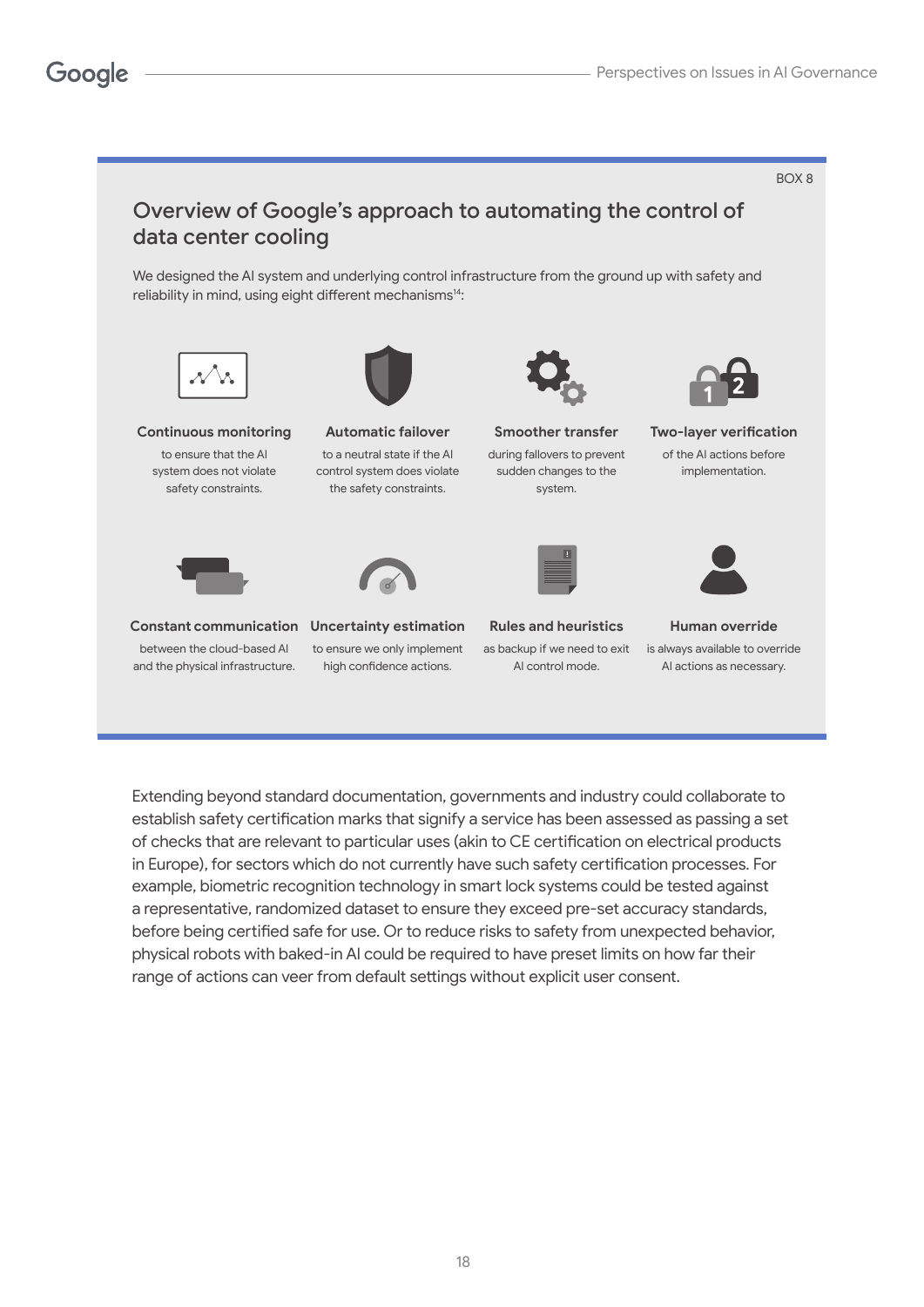In setting benchmarks, it is important to factor in the opportunity cost of not using an AI solution when one is available; and to determine at what levels of relative safety performance AI solutions should be used to supplement or replace existing human ones. AI systems can make mistakes, but so do people, and in some contexts AI may be safer than alternatives without AI, even if it is not fail-proof.

In practice, the appropriate performance thresholds will also vary by context. If the damage from any errors is minimal, or in cases where it is difficult for people to complete the work within a set timescale, it may be deemed OK to use AI which falls below human levels of accuracy. In other situations, such a compromise may be ethically unacceptable, with AI required to show a significant jump in quality of output in order to justify its use.

The precise requirements to meet for safety certification in different scenarios would ideally be in line with internationally set standards, such as by ISO and IEEE. However, to be practicable, except in sector-specific instances (e.g., for medical devices), we would recommend safety certification to occur through a process of self-assessment similar to CE marks, backed up by existing sectoral governance bodies having the power to request documentation and carry out independent checks at a later date upon concerns.

Of course, regardless of any formal certification, ultimately it is companies and developers who are at the frontline of defense from bad actors. It is vital that they think carefully upfront about the kind of problems and attacks that their AI system is likely to face and their consequences, and continue to monitor the threat and update systems accordingly. This is the case regardless of the root cause  $-$  be it due to predictable system failures or unpredictable behaviors, unintentional misuse, or deliberate abuse and attack by bad actors. If the danger presented is severe enough, and there are not yet reliable ways to combat it, the right decision may be to simply not release the application until better protection mechanisms are available.

Finally, there is a broader and more philosophical question regarding safety in light of the multipurpose nature of AI. AI is a tool that can be applied with good or ill intent, and even well-meaning uses may turn out to be misguided in their real-world impact. There must be a balance between open publication and collaboration to accelerate access and progress, and thoughtful limitations and restrictions on openness to minimize harm.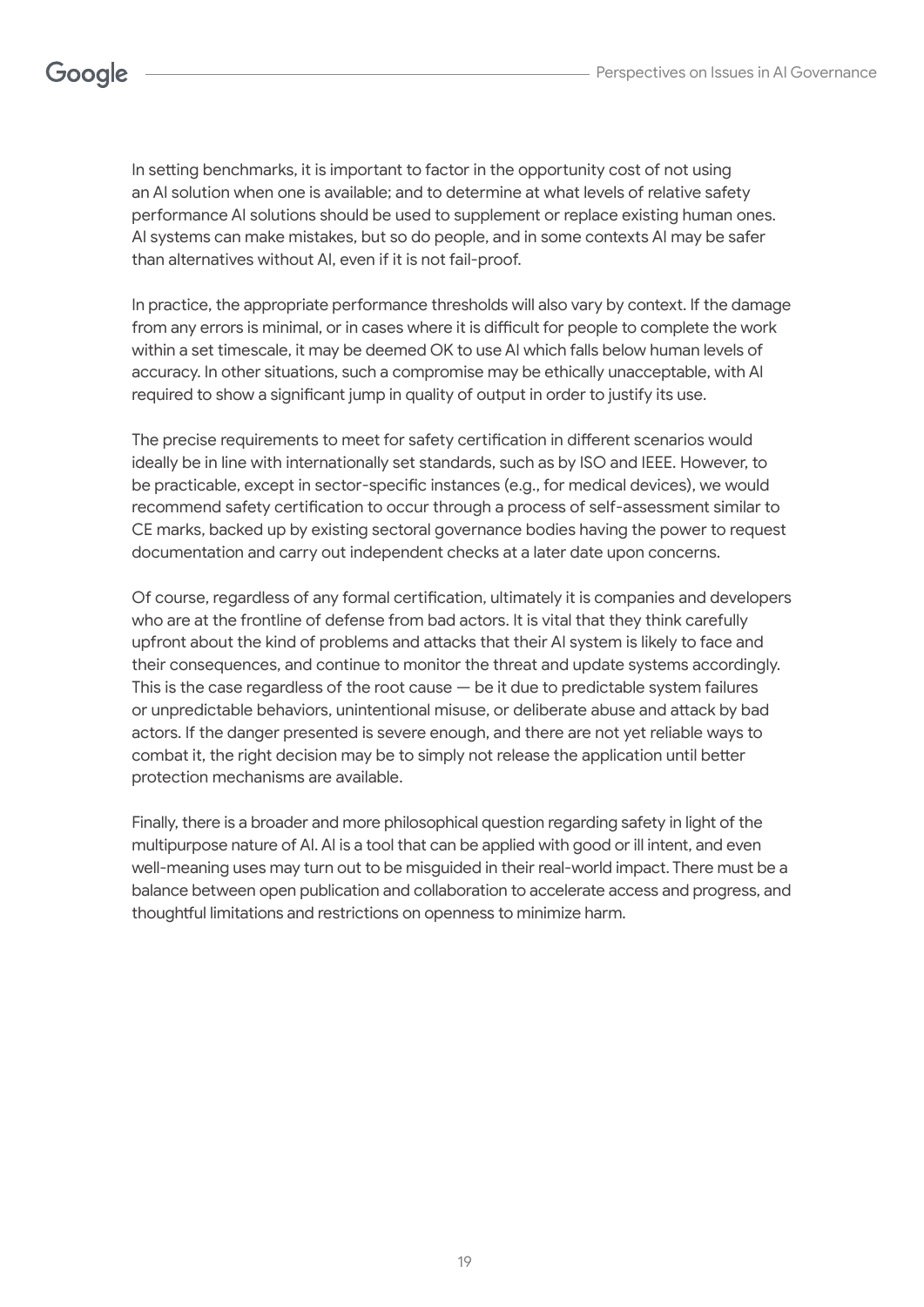This is a tradeoff with which Google has long grappled. For example, our decisions to open source Android as well as TensorFlow (Google's internally developed machine learning library) were made with careful deliberation, recognizing that the opportunities presented for beneficial use largely outweighed the potential impact of misuse by a small fraction of bad actors. In contrast, we have so far chosen not to offer a general API for facial recognition, due to outstanding technology and policy questions about this technology, and concerns that it could be used in ways that conflict with our AI Principles (e.g., to carry out extreme surveillance). Out of similar concerns we have also adjusted publication of some of Google's most cutting-edge AI work, either putting constraints on the models that are developed and shared, or even restricting the type of research we pursue.

As the ecosystem evolves, we continue to evaluate the tradeoffs between the benefits of openness and the risk of abuse for specific advances. While our preferred posture is to share in line with the open and collaborative nature of the AI research community, we do not do so naively. **Box 9** highlights key considerations we take into account when assessing whether and how to share our work. We welcome advice on how to best prioritize these conflicting elements, and where the AI research community should draw the line in sharing AI developments.

#### BOX 9

### Ethical considerations in deciding whether to share Google AI advances

We generally seek to share Google research to contribute to growing the wider AI ecosystem. However we do not make it available without first reviewing the potential risks for abuse. Although each review is contentspecific, key factors that we consider in making this judgment include:

- **Risk and scale of benefit vs downside –** What is the primary purpose and likely use of a technology and application, and how beneficial is this? Conversely, how adaptable is it to a harmful use, and how likely is it that there are bad actors with the skills and motivation to deploy it? Overall, what is the magnitude of potential impact likely to be?
- **Nature and uniqueness –** Is it a significant breakthrough or something that many people outside Google are also working on and close to achieving? Is sharing going to boost the capabilities of bad actors, or might it instead help to shift the playing field, so good actors are more able to offset the bad? What is the nature of Google's involvement — are we openly publishing a research paper that anyone can learn from, or are we directly developing a custom solution for a contentious third-party application?
- **Mitigation options –** Are there ways to detect and protect against bad actors deploying new techniques in bad ways? (If not, it might be necessary to hold back until a 'fix' has been found.) Would guidance on responsible use be likely to help, or more likely to alert bad actors?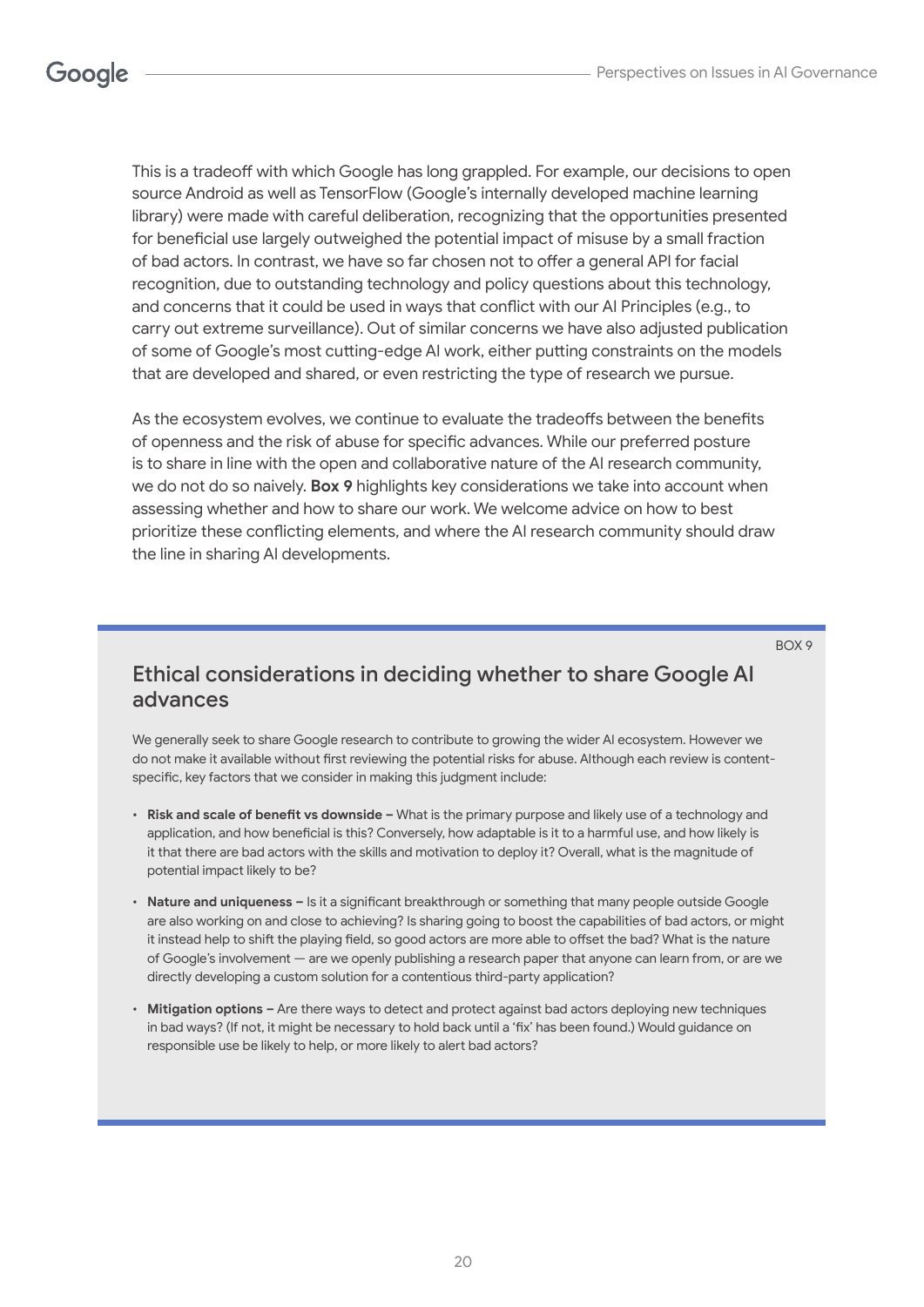## 4. Human-AI collaboration

"Human in the loop" is shorthand for systems which include people at one or more points in the decision-making process of an otherwise automated system. The challenge is in determining whether and where in the process people should play a role, and what precisely that role should entail, taking into account the purpose of the system and the wider context of its application (including, where relevant, a comparison to whatever existing process it is replacing). Ultimately, AI systems and humans have different strengths and weaknesses. Selecting the most prudent combination comes down to a holistic assessment of how best to ensure that an acceptable decision is made, given the circumstances.

However, making this determination is not straightforward. In some contexts, it is possible that a team of human and machine combined will perform better than either does alone. But in other situations it will be less clear-cut (e.g., a machine alone will perform many mathematical operations faster than in combination with a human), and an argument could be made that looping in a human would increase the risk of mistakes. Similarly, the degree of choice and control that users have has an impact on the ethics of fully automated processes. Delegating tasks and decisions to a machine is not bad, even in high stakes settings, so long as people have meaningful choice about doing so, and can revise their decision.

There are also considerations relating to fairness. While a lot of attention has focused on the risk that poorly designed and applied AI systems might have baked-in unfair bias, the same risks are true for people. This is not to imply that there is no problem with biased AI; but rather to point out that there may be instances where a person is likely to be more biased than an AI system. In such cases, well-designed, thoroughly vetted AI systems may reduce bias compared with traditional human decision-makers.

In addition, there are factors beyond system accuracy, speed, and scale to consider. For instance, some have argued that allowing certain kinds of life-determining medical decisions to be made solely by machines may fail to respect the right to human dignity. Similarly, if empowering or educating people is a high-priority operational goal, this may have implications for the nature of the role that people are assigned in the AI collaboration process.

Looking holistically, people are central to an AI system's development and likely to remain so. From the beginning stages of problem and goal articulation, through to data collection and curation, and model and product design, people are the engine for the system's creation. Even with advanced AI systems able to design learning architectures or generate new ideas, the choice of which to pursue should still be overseen by human collaborators, not least to ensure choices fall within an organization's legal and financial constraints. Similarly, people play a vital role in the upfront verification and monitoring of a system, such as choosing which tests to run, reviewing results, and deciding if the model satisfies the performance criteria so as to enter (or remain) in real-world use. And of course, human users provide essential feedback to improve AI systems over time.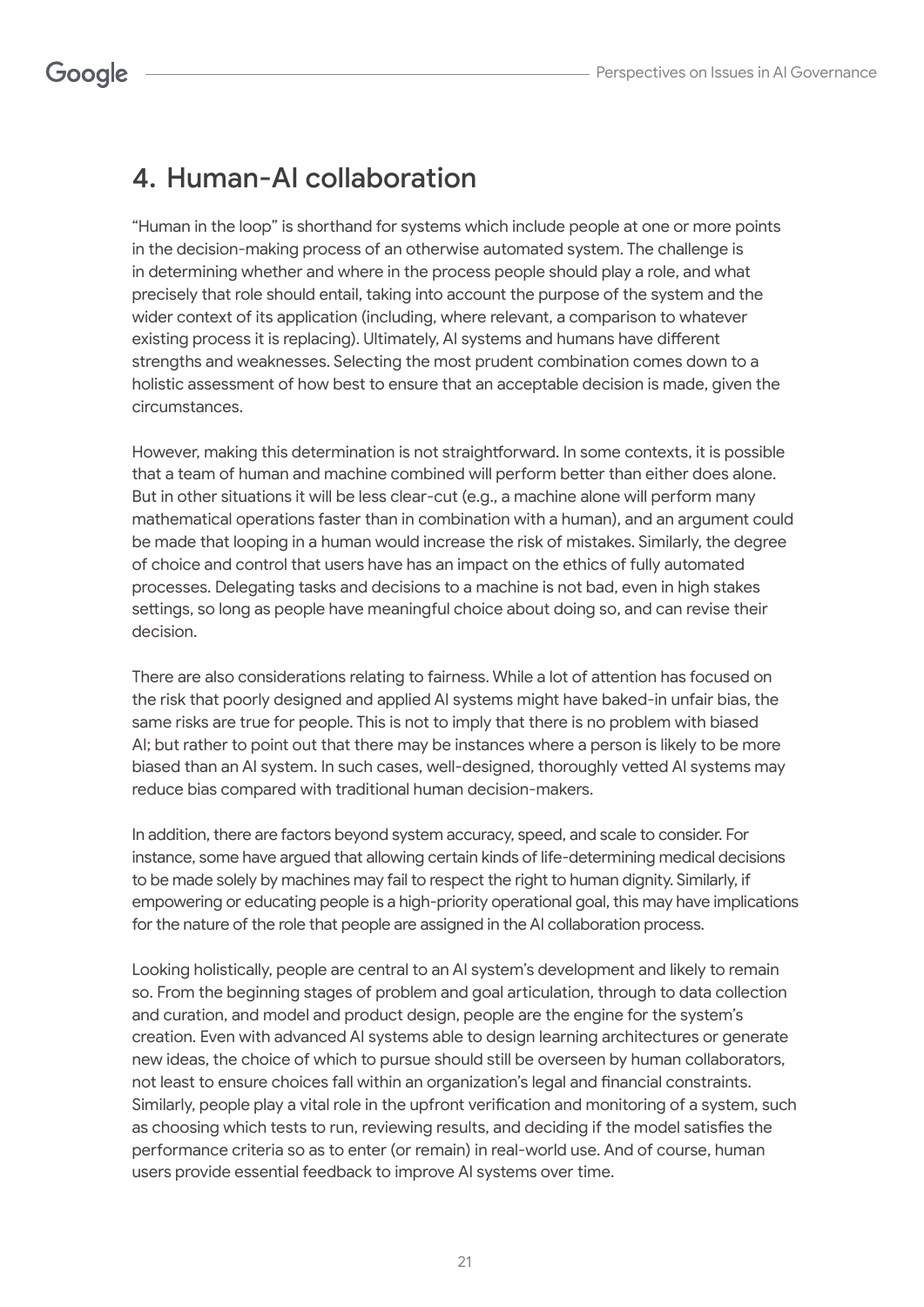While it would be hubris to presume to know the optimal human-AI collaboration structure for every situation, there are early inklings enough to make a start at outlining some guidelines (see **Box 10**).

BOX 10

### Considerations for successful human-AI collaboration

**Design for the different strengths of people and machines –** Machines have many great qualities they never forget (unless they are designed to), and they can crunch numbers and scan documents faster than a person without getting bored or impatient. But in comparison to people, machines are less capable of picking up on emotional nuances; they lack common sense; and they need more detailed instruction and hand-holding with new tasks. More fundamentally, machines will never be able to bring a genuine humanity to their interactions, no matter how good they get at faking it. Such differences should be front of mind when thinking about the kind of tasks and settings in which to deploy an AI system to amplify and augment human capabilities.

#### **Successful collaborations are built on**

**communication –** The more people know about others' mindsets and the reasoning behind their actions, the more likely it is they will work effectively together, because trust is built. The same is true of people and machines. That is why it is so helpful for AI systems to be able to explain their reasoning and the key factors that led to a certain output. For AI systems which are probabilistic by nature, this should also include an indicator for how much the output should be trusted (e.g., a confidence score for predictions of a medical diagnosis). Just as important as having an explanation is the way that it is delivered. If an explanation is unclear or too hard to find it loses potency, since if explanations are seldom reviewed then a vital opportunity to "sanity check" is lost. Similarly, the greater the scope for people to provide relevant context, the more nuanced and accurate the machine's output can be.

**Flexibility in role assignment is a boon –**Just as with teams of people, it is helpful for there to be fluidity in the nature of the roles played by a person working alongside a machine, especially in safetycritical situations. This ensures that people retain the skills and confidence to carry out tasks, making them psychologically more willing to question a machine's output if they feel there is something wrong. If certain tasks are permanently delegated to machines, people using them will naturally adopt a more laissez faire approach, making it less likely they will spot errors. This may be fine in settings where the risks of malfunction are low and other safety mechanisms are in place, but less so for high-stakes use cases, especially if these involve complex procedures with a lot of variability. More generally, careful thought should be given to when and how issues should be escalated to a person to respond.

#### **Design processes with human psychology in**

**mind** – People's natural emotional and cognitive tendencies should not be overlooked when deciding the roles and settings for AI systems. For example, if an alarm system is set so that there are a lot of false positives, over time it is likely at best to be seen as an irritant, and at worst to be assumed to be wrong (even when it is not). Similarly, if management introduces an AI system without consultation, it may fuel resentment among those who need to work with the system, making them less engaged and maybe even inclined to seek ways to sabotage its effectiveness. Expertise from the fields of user experience design (UX) and humancomputer interaction (HCI) can shape the design of more effective and satisfying models of AI-human cooperation in the workplace.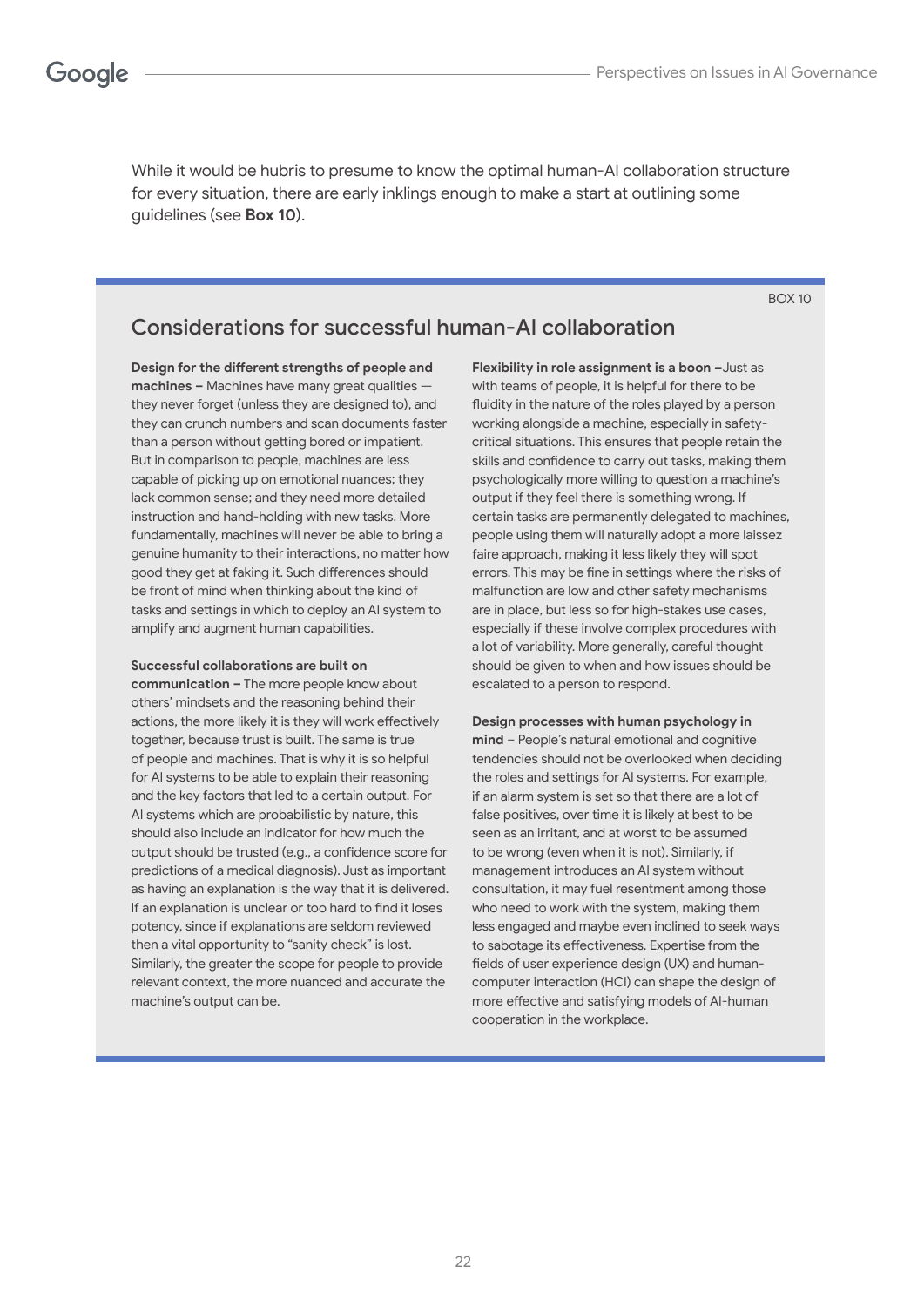Governments may wish to identify red-line areas where human involvement is deemed imperative. For instance, for ethical reasons we would suggest that people should always be meaningfully involved in making legal judgments of criminality, or in making certain life-altering decisions about medical treatment. It would also be useful to have broad guidance as to what human involvement should look like — for example, an evaluation of common approaches to enabling human input and control, with commentary on which are acceptable or optimal, supplemented by hypothetical examples from different contexts. See **Box 11** for some initial thoughts on how this might be calibrated.

#### BOX 11

### Ilustration of variance in AI system operator roles

There can be great variation in the nature of an AI system operator's role. Three key factors include the level of awareness the operator has, what scope they have to provide input, and their level of control. This table lays out some initial thoughts on how this might be calibrated:

|                | <b>Level of awareness</b>                                                                                                                                                                               | Level of input                                                                                                                                                                                                      | <b>Level of control</b>                                                                                                                                                                                                                        |
|----------------|---------------------------------------------------------------------------------------------------------------------------------------------------------------------------------------------------------|---------------------------------------------------------------------------------------------------------------------------------------------------------------------------------------------------------------------|------------------------------------------------------------------------------------------------------------------------------------------------------------------------------------------------------------------------------------------------|
| $\Omega$       | Little knowledge of how the AI system<br>works, beyond its existence and overall<br>purpose, and ability to observe inputs<br>and outputs                                                               | No facility to alter or provide additional<br>input other than via upstream<br>processes (e.g., information provided<br>by user, or from historical records)                                                        | None                                                                                                                                                                                                                                           |
|                | General understanding of the way the<br>Al system operates and criteria for<br>its successful and safe functioning.<br>Awareness of the most common factors<br>that can cause mistakes                  | Facility to tweak initial inputs to the Al<br>system, and provision of guidance on<br>when doing so might be appropriate                                                                                            | Upfront choice over whether to engage<br>the AI system                                                                                                                                                                                         |
| $\overline{2}$ | Detailed understanding of the AI system's<br>operation and criteria for its effective<br>operation. Expert training and tools<br>provided to monitor and check for<br>potential problems that may arise | Same as 1 plus more detailed<br>information about which factors are<br>the key influences over the AI system's<br>outcome and their relative sensitivities<br>(e.g., in the form of counterfactuals <sup>15</sup> ) | Same as 1 plus ability to intervene and<br>choose not to use the AI system's output                                                                                                                                                            |
| 3              | Same as 2 plus the addition of forensic<br>auditing facilities enabling investigation<br>of specific instances (rather than only<br>overall model operation)                                            | Same as 2 plus the ability to alter the<br>weightings that describe the relative<br>importance of different factors                                                                                                 | Same as 2 plus the ability to prescribe<br>custom operational boundaries (e.g., if<br>someone has been a loyal shopper at your<br>store for 5+ years and is in good standing,<br>to never deny their request to return low<br>value purchases) |

More generally, guidance would be useful about the extent to which people should be able to switch off an AI system to which they have previously chosen to delegate a task. In the case of consumer-facing services, we believe there should always be an ability to avoid engaging with an AI system (even if in practice this means missing out on the benefits enabled by the service, or requires not participating in certain activities). However, with regards to enterprise AI systems it is more complex, since switching it off could have legal consequences or inflict harm on others. For instance, switching off an AI monitoring system without putting in place a credible alternative could undermine public safety if so doing increased the risk of accidents. In such cases, we would propose there needs to be upfront consideration of backup options, and a clear approval process prior to a switch off being initiated, including consultation with affected parties.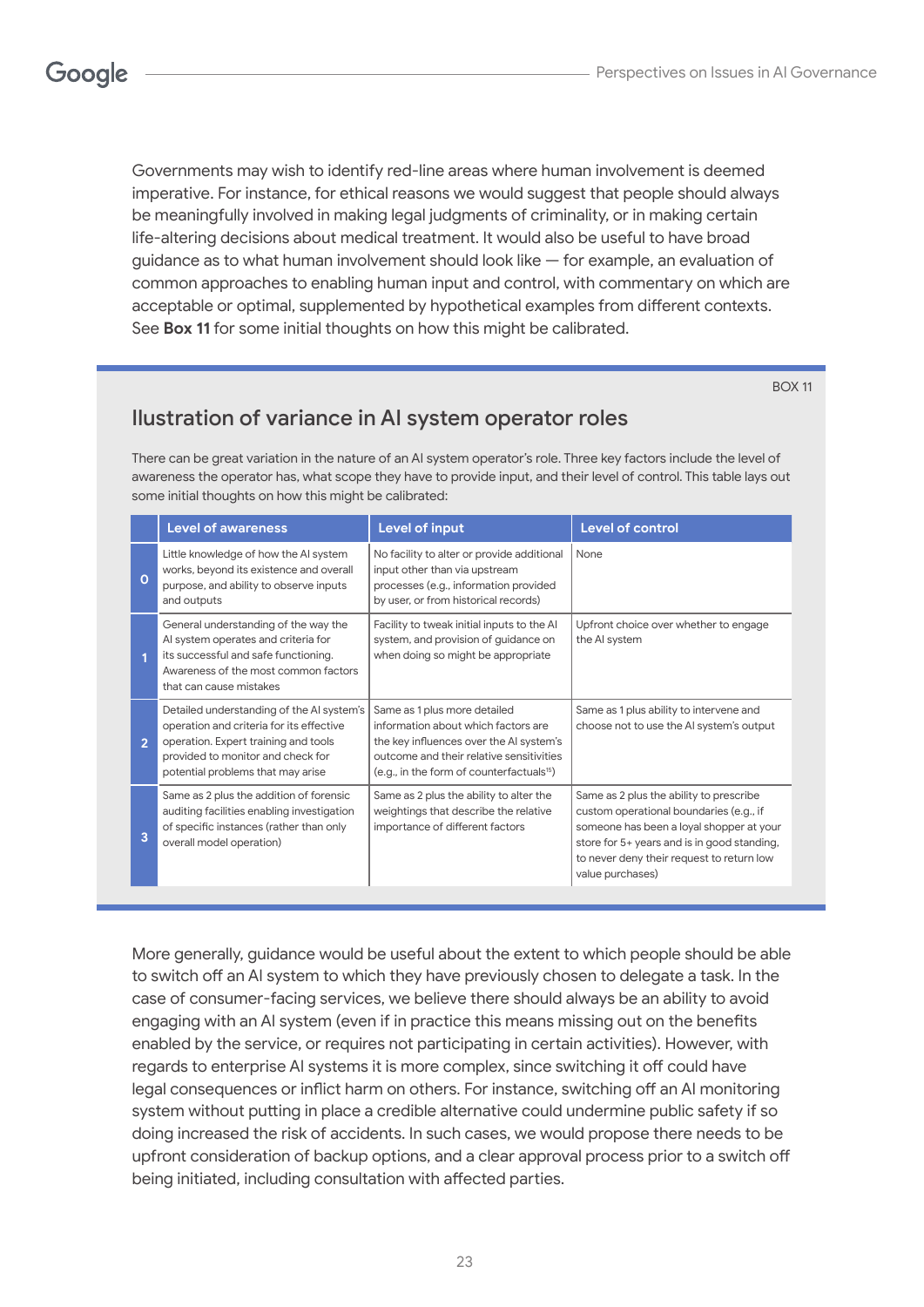Safety concerns are one of the main reasons people give for seeking to ensure there is a "human in the loop" in AI implementations. This is based on the perception that having a person overseeing an AI system's recommendations will provide a fail-safe mechanism to protect against mistakes. Unfortunately in many instances this is a fallacy. In practice, it is seldom scalable to have a person checking every recommendation from an AI's system, so oversight ends up being limited to just those that the system is less sure about (i.e., that fall below a probability threshold). Thus fundamental mistakes about which the AI system is confident will be missed.

Process designers must also contend with the realities of human psychology. On one hand, there is the risk that people may misjudge and overtrust in their own capabilities. On the other, there is the risk that people who have spent a long while working with a system where errors are rare (as should be the case for production AI systems) become naturally less inclined over time to question the system's accuracy due to automation bias  $-$  aka the "computer says yes" syndrome<sup>16</sup>. This is made worse when reviewers are under pressure and there is a cost to reporting a potential problem, be it the time taken to file a report, or the damage to their reputation for flagging something that turned out after examination to be a false alarm. There are ways to reduce such risk (e.g., not telling the reviewer what the system recommended until they have come to their own conclusion; setting reviewers a quota they must meet for queries; providing bounty rewards for finding errors), but it requires careful planning of processes and organizational structure to implement. **Box 12** summarizes how we approach this challenge at YouTube.

BOX 12

## YouTube case study for human-AI collaboration

At YouTube, we work hard to maintain a safe and vibrant community. Our Community Guidelines set the rules for what content we don't allow on YouTube.

We have long used a mix of technology and humans to deal with harmful content. Our technology notifies us of content that may violate our policies; our community of users also flags content to us for review using the various reporting options available on the platform. Content flagged by technology and users is reviewed by teams based in multiple locations around the world so we can take appropriate action in a timely manner. We also use technology to prevent exact reuploads of content that we have determined to be in violation of our policies.

As AI technology has advanced, it has become a powerful tool to help detect this content quickly at scale for some of the most harmful varieties, like violent extremism and child exploitation. At the same time, AI-based systems still make many errors in context-sensitive tasks, which is why we strive to keep a human in the loop when evaluating new material. This human element preserves accountability while also identifying classifier error and developing better training data, improving the model for future iterations.

Between July and September 2018, 81% of the 7.8 million videos removed from YouTube were initially flagged by our AI systems. Of removed videos first flagged in this way, 74% had no views. Well over 90% of videos uploaded in September 2018 which were removed for child safety or violent extremism violations had been viewed fewer than 10 times.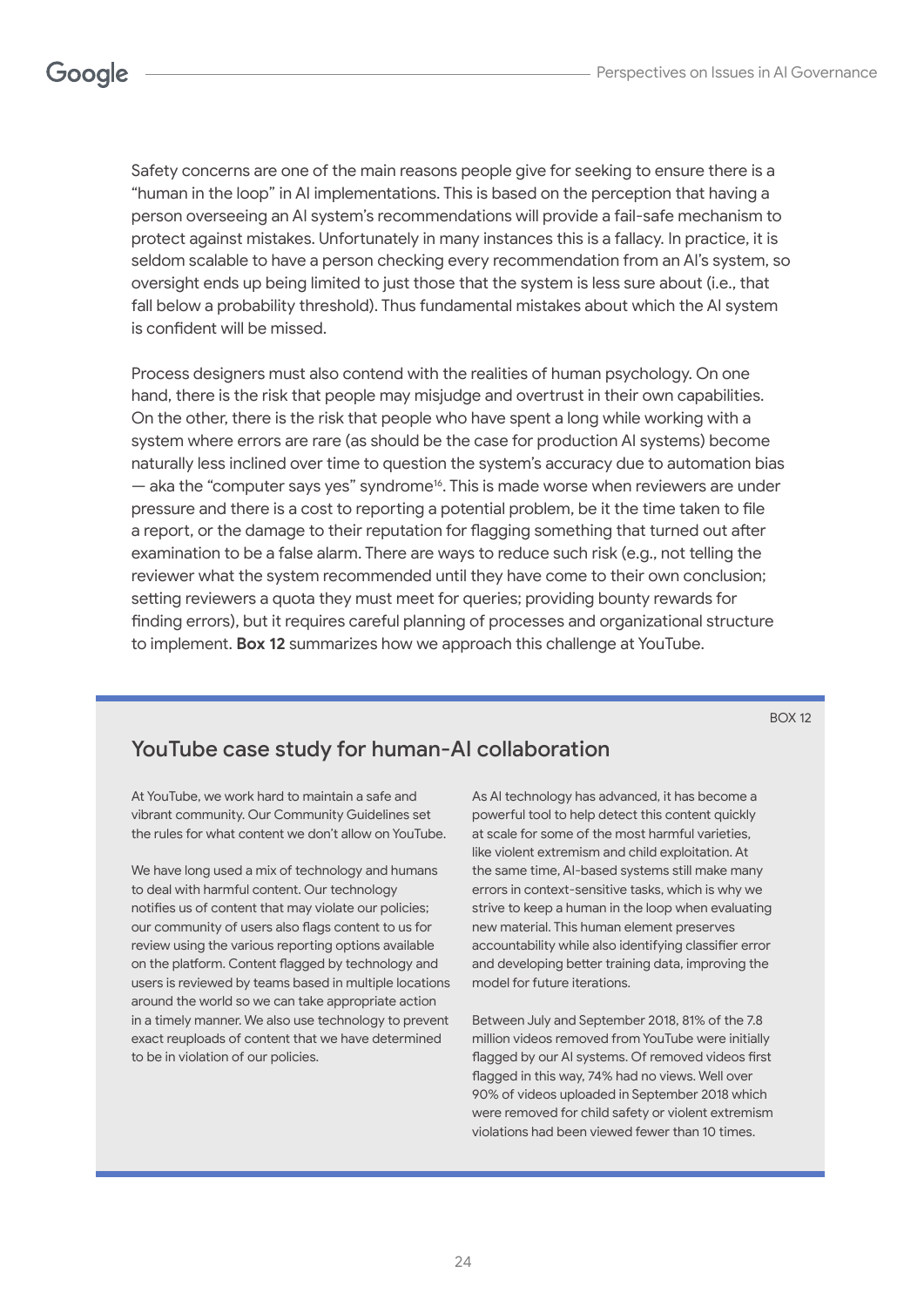Regardless, it is likely there will always be sensitive contexts where society will want a human to make the final decision, no matter how accurate an AI system is or the time/ cost benefits of full automation. **Box 13** provides examples of some possible factors to consider. We urge regulators to work with civil society and other stakeholders to agree on the characteristics of such instances on a sector-specific basis.

BOX 13

### Factors to consider relating to sensitive AI use cases

While every case needs to be evaluated on its merits, some categories of issues will require detailed protocols:

**Does the decision materially affect someone's life? –** AI systems being used to determine credit, access to housing or education, choice of medical treatment, decisions of criminality, and similar high-stakes decisions may have a substantive and irrevocable negative impact on those affected. Fully delegating such decisions to machines —or even giving the perception that is what is happening (regardless of truth) — may fairly be seen as an affront to human dignity. However, a pragmatic balance is needed, since requiring every decision in these areas to be made manually would be inefficient, and untenable to serve people in a timely manner at scale.

**Does the decision impact a new versus a preexisting benefit? –** Where feasible, it is advisable to trigger a human review prior to any action being taken if an AI system were to recommend reducing the level of service provided to an existing customer. **To what extent can a decision be contested? –** In practice, people tend to be far less concerned about the process used to reach a decision if there is an option of meaningful human review.

**Does it involve a situation that could impinge on the underpinnings of society or human rights, in a local context? –** For example, in close elections when a recount is required, standard practice is often for that to be done by hand, not machine. Similarly, in criminal trials, a final decision of guilt or innocence, and the form of punishment, should never be delegated to an AI system — even if shown to have the potential to reduce bias. More generally, there is a worry that AI systems might inadvertently foster cognitively harmful habits in some people (e.g., extreme compulsive use of social media that disrupts sleep and mental health), or to undermine humane societal norms (e.g., if machines replaced physician-patient interactions, rather than assisting and supplementing them).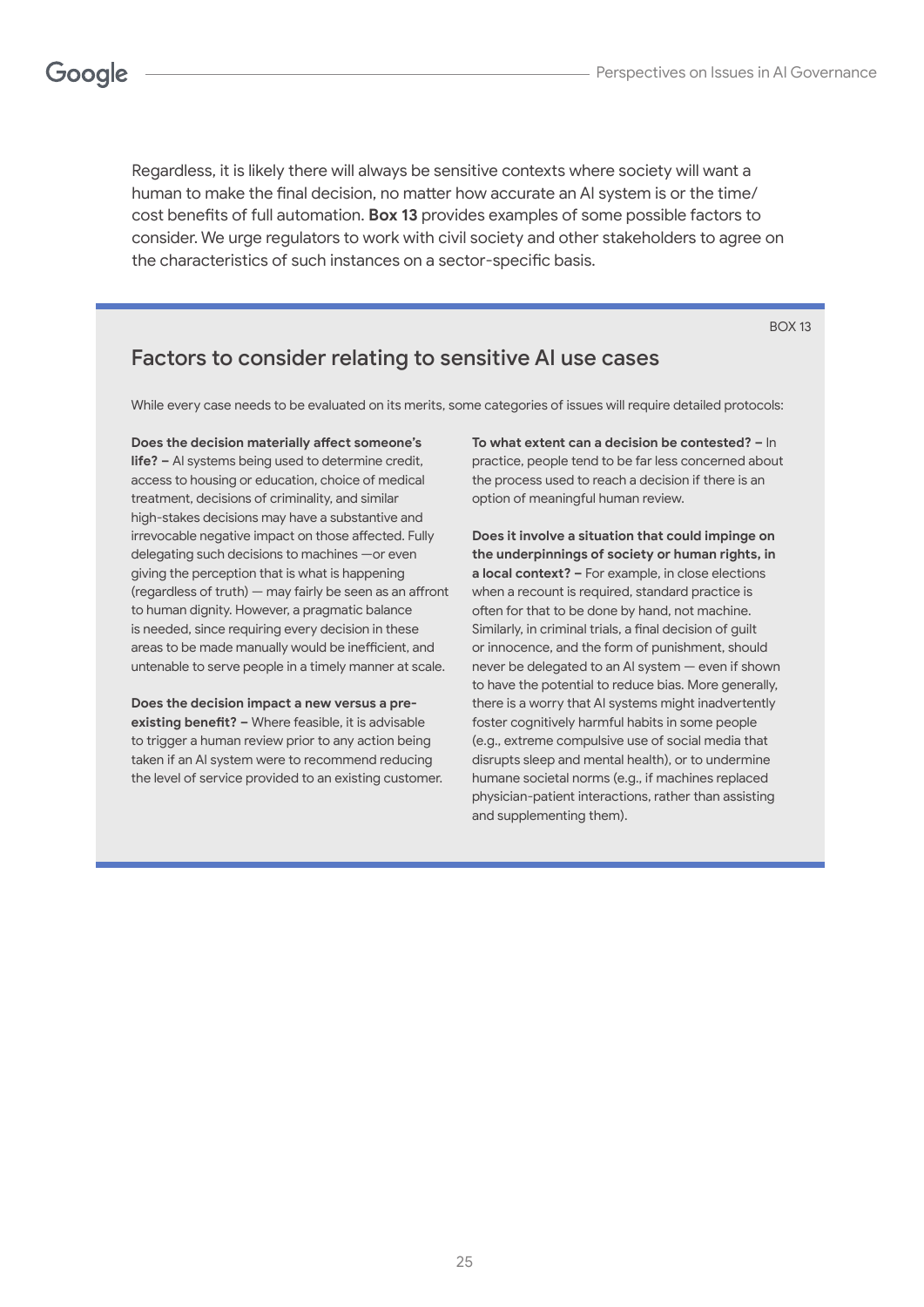BOX 14

## 5. Liability frameworks

Organizations should remain responsible for the decisions they make and the manner in which they act on them (whether using AI or humans or both). For the reasons laid out in **Box 14,** it is not appropriate for moral or legal responsibility to be shifted to a machine. No matter how complex the AI system, it must be persons or organizations who are ultimately responsible for the actions of AI systems within their design or control.

Things are less clear-cut, however, in regard to expectations of behavior that apply to AI providers. Few organizations outside of the tech arena will develop their AI systems solely using in-house expertise. Most commonly they will collaborate with third-party AI providers, who have the expertise and tools to help design and operationalize an AI system that meets the organization's needs, far faster and with higher quality. The onus is on AI providers to help their clients to understand the risks inherent in using AI systems, so they can make educated decisions on how to mitigate and monitor for them (e.g., warning about the performance limitations of off-the-shelf models). Naturally, however, different contributors to any complex enterprise system may not have full visibility into all applications.

Governments may wish to work with other stakeholders to provide greater clarity on the expected behavior of providers of AI services, and of clients using AI for applications in specific fields. For example, should there be additional precautions for certain categories of end-use and sector? If evidence of misuse emerges, how should AI providers respond if clients are not willing to address the concern? Of course, any such requirements would need to be backed by new norms, standards, regulations, or laws in order to be consistently applied and useful to all providers and clients.

### Why legal personhood for AI is a bad idea

Many of the calls for legal personhood for robots or AI are based on a superficial understanding and overvaluation of the actual capabilities of and objectives for even the most advanced AI systems. In April 2018 a group of leading AI experts and roboticists convincingly laid out their views on why this was a bad idea in an open letter to the European Commission<sup>17</sup>. Google shares this opinion for the following reasons:

- **It is unnecessary:** There will always be a natural person or corporation liable within existing laws and legal frameworks. Legal personhood is a solution to a problem that does not exist.
- **It is impractical:** Even if it was possible to come up with a workable definition of robots or AI that warrant legal personhood (which is far from a given), it would be impossible to hold such entities accountable for violations of their obligations. To put it another way, how can a machine that lacks consciousness or feelings be punished?
- **It is immoral:** Responsibility is an intrinsically human property. It is morally inappropriate to shift responsibility to "synthetic persons" in the form of machines or code.
- **It is open to abuse:** It would make it easier for bad actors to shield themselves from liability for illegal activities performed by machines they had created.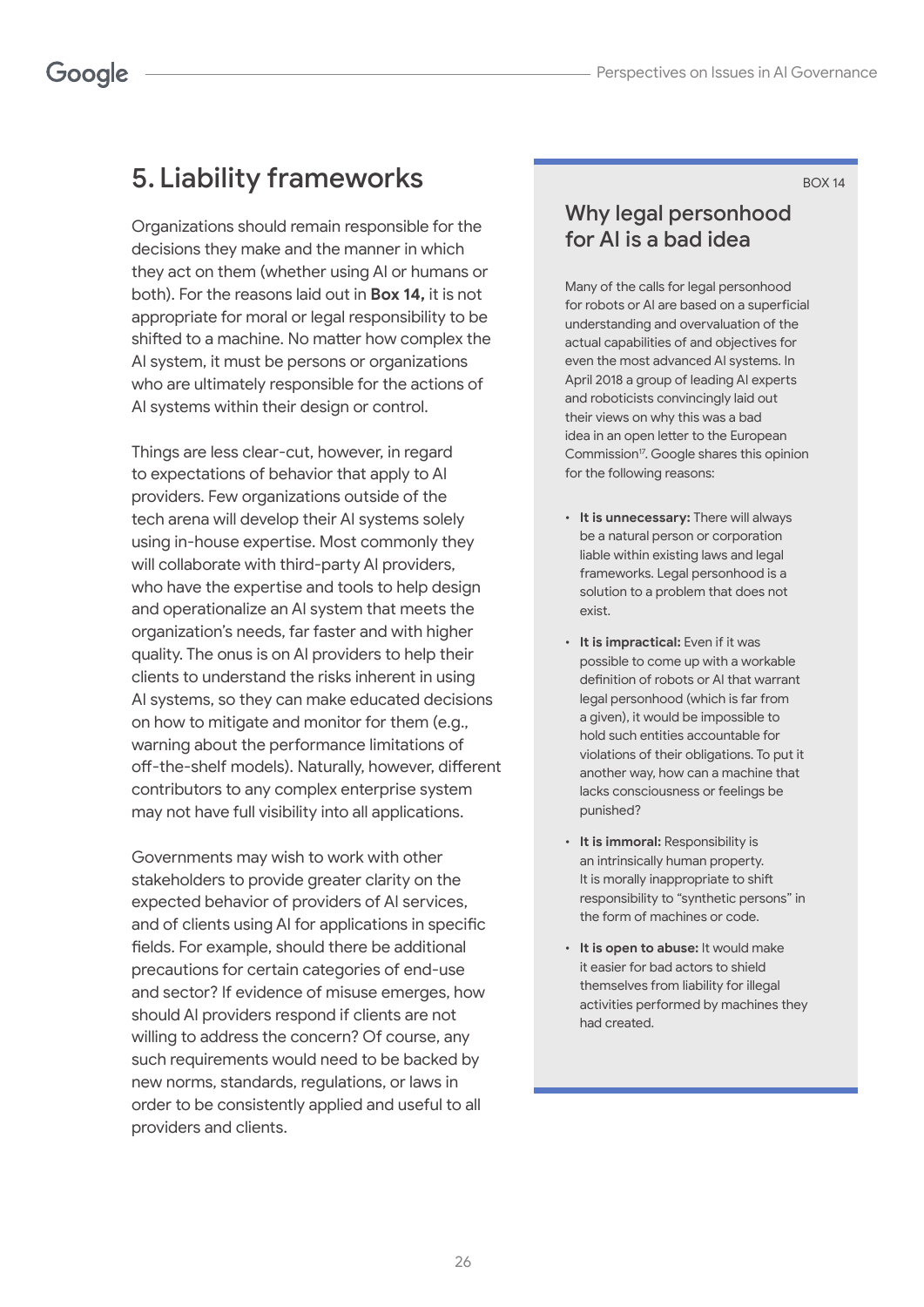More generally, there has been some debate about whether the emergence of AI requires the creation of new laws regarding liability. Countries already have long-established legal frameworks that provide guidance in this arena — not least contract, tort, consumer protection and criminal law — although which frameworks come into play, and to what degree, may vary across sectors and use contexts. Seeking redress within complex value chains, such as the car manufacturing industry, has been commonplace for many years, and existing laws regarding liability seem largely fit to also deal with AI technologies.

However, while in many cases this tried-and-tested approach to liability will work, there may be times when it fails. Untangling the causal strands of who was responsible for what can be tricky even in human-only situations; this can become far more difficult as complex algorithms with various human touchpoints are added. There is a growing concern over how best to ensure that end users of complex AI systems are adequately protected if there are so many contributing factors to what happened (including potentially even the autonomous actions of a machine) that responsibility becomes diffuse, and it is hard to reliably assign blame for problems.

For example, the European Commission is currently evaluating the existing liability framework for its fitness in the light of so-called "emerging digital technologies" that include AI systems<sup>18</sup>. One approach being evaluated is the extension of the scope of "products" to include stand-alone software as well as services, which would make AI systems subject to strict liability<sup>19</sup>. Some have even gone so far as to moot an extension of the concept of a defective product to include the provision of "defective information". Other approaches involve a joint<sup>20</sup> (strict) liability of all actors within the network, or the reversal of the burden of proof as far as an element of negligence is still required.

While such approaches might indeed strengthen the legal position of the end users of AI systems, they also come with considerable downsides. Strict liability would bring increased exposure to legal uncertainty, as it would mean that anyone involved in making an AI system could be held liable for problems they had no awareness of or influence over. It could lead to misplaced responsibility, if the AI system was not actually at fault and just a conduit, rather than the original source of harm. Burdening AI system manufacturers with such a risk would additionally have a chilling effect on innovation and competition. Similarly, a blanket approach to holding systems liable for "defective information" would also risk curtailing the expression of ideas (akin to holding an app providing driving directions liable for not having known that a road was flooded).

Joint liability is also problematic because it could reduce incentives for smaller players in the value chain to behave responsibly, since they would be less likely to be targeted if something went wrong, as plaintiffs would seek compensation from bigger players. Introducing joint liability thus could have the perverse impact of reducing the overall safety of AI systems.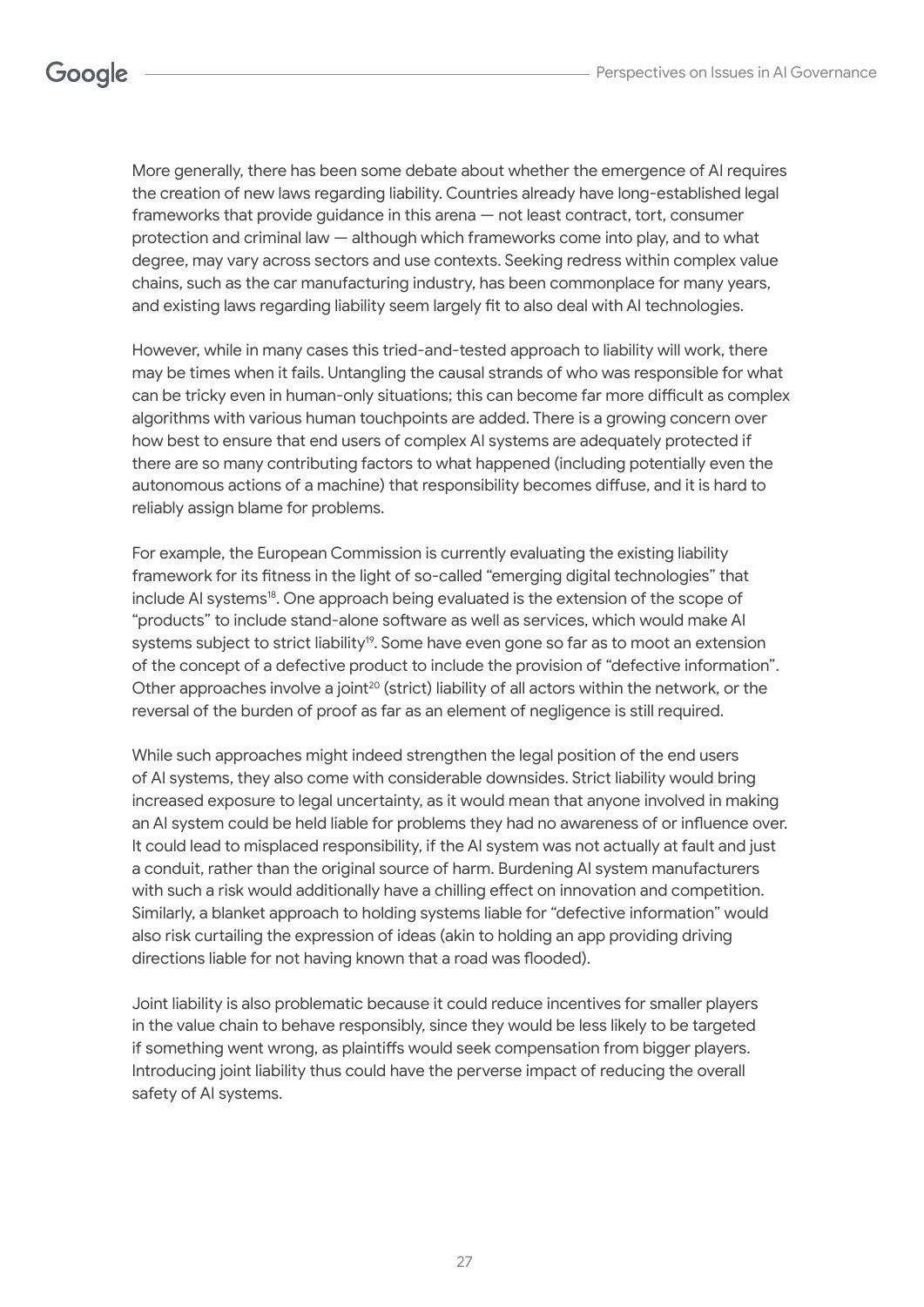Overall, Google recommends a cautious approach for governments with respect to liability in AI systems, since the wrong frameworks might place unfair blame, stifle innovation, or even reduce safety. Any changes to the general liability framework should come only after thorough research establishing the failure of the existing contract, tort, and other laws.

Should a need for action be identified in areas that involve increased risks for end users (e.g., healthcare and health research, financial services, road traffic, aviation) this should be addressed in a sector-specific manner, with new regulation added only where there is a clear gap and in a way that minimizes overspill. Sector-specific safe harbor frameworks or liability caps (as with medical malpractice, orphan drugs, or nuclear energy plants) are also worth considering in domains where there is a worry that liability laws may otherwise discourage societally beneficial innovation.

For example, suppose in Europe it was deemed desirable to have a strict liability framework for AI systems used to determine medical treatment. The simplest way to achieve this would be to update European medical device regulation. Doing so would not alter the legal standing of physical medical devices (which already face strict liability under the Product Liability Directive), and there is already precedent to indicate that software can be considered as a medical device in Europe. Updating such sector-specific regulation, rather than making sweeping changes to general product liability frameworks, would allow for more precise targeting of changes. Where relevant, safe harbor provisions could encourage innovation needed to advance the state of the art in tackling highpriority diseases.

Overall, there are a variety of possible liability regimes that could be applied to AI systems. Each has pros and cons, fuelling lively debate in legal and policy circles. As technology evolves, so too should law — but making changes to such a fundamental business and societal underpinning as liability should be done thoughtfully and conservatively, in response only to evidence of a clear gap. And no matter what liability regime is in place, it is vital to ensure there are means of exoneration for actors providing evidence that they did not proximately cause a reasonably foreseeable harmful outcome.

Alternatively, in some circumstances (e.g., where the costs of adjudicating liability are high, and the deterrence value of individualized liability is low), governments and insurers may want to consider compulsory insurance programs. Google would support discussions with leading insurers and other stakeholders on appropriate legislative models.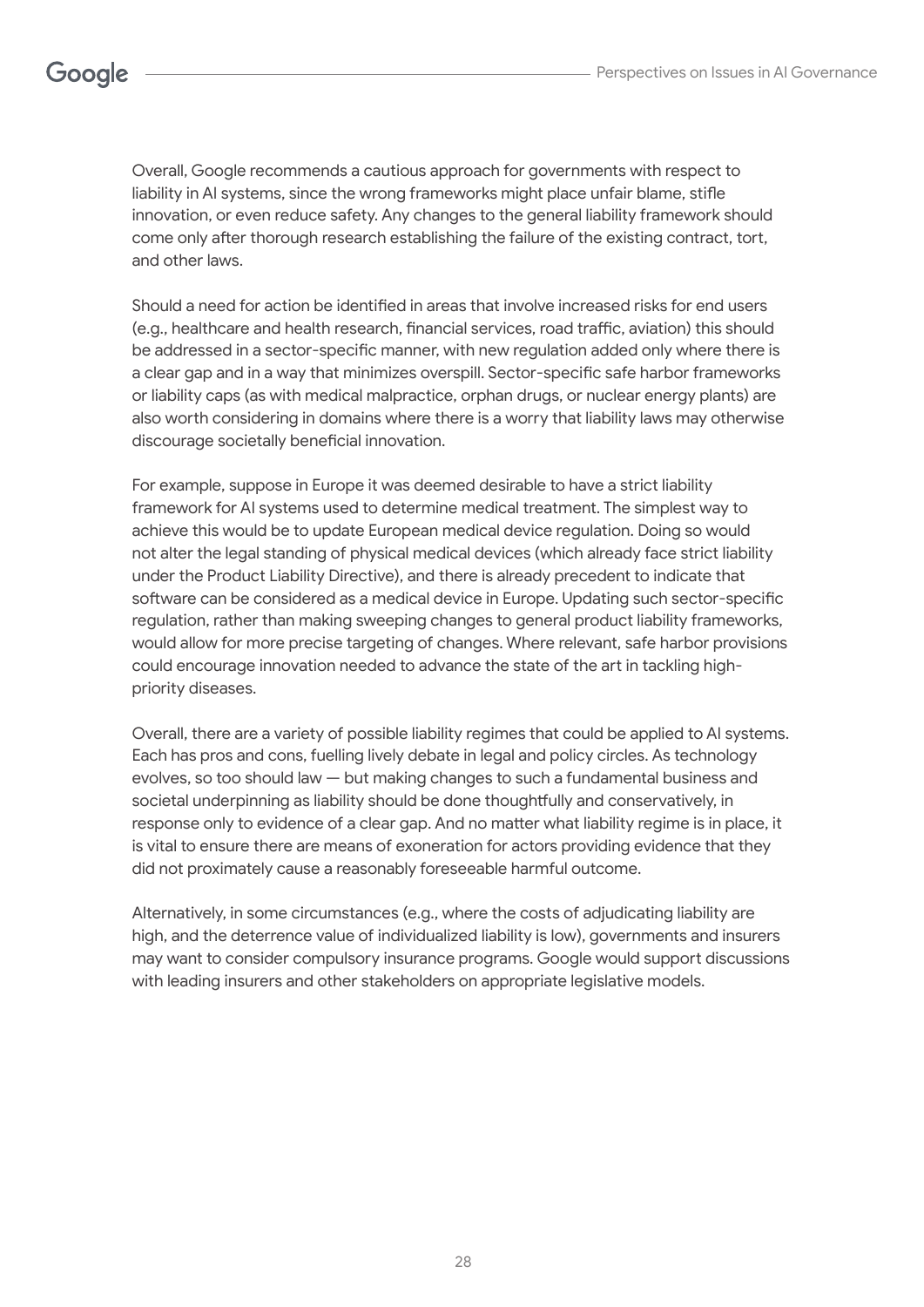## Google

## In Closing

This paper highlights what Google considers to be some of the critical current questions in the debate on AI governance. We hope it is useful as a practical contribution to the lively debates on AI oversight now underway in many forums around the globe.

Overall, Google believes the optimal governance regime is one that is flexible and able to keep pace with developments, while respecting cultural differences. We believe that selfand co-regulatory approaches will remain the most effective practical way to address and prevent AI related problems in the vast majority of instances, within the boundaries already set by sector-specific regulation.

However, we recognize that there are some instances where additional rules would be of benefit, and we look forward to engaging with governments, industry practitioners, and civil society on these topics. Some contentious uses of AI could have such a transformational effect on society that relying on companies alone to set standards is inappropriate — not because companies can't be trusted to be impartial and responsible, but because to delegate such decisions to companies would be undemocratic.

These contentious uses share two commonalities. First, they represent a major and irrevocable shift in the scale of possible harm that could be inflicted. This could involve anything from a new kind of weapon to an application that fundamentally overhauls everyday norms (e.g., the ability to be anonymous in a crowd, or to trust in what you see). Second, there is much debate over where the lines should be drawn in terms of what is permissible, and by whom, with reasonable arguments on both sides. For instance, how should societies trade off the opportunities for AI-powered surveillance to reduce crime or find missing persons, with the implications it will have for privacy and human rights?

While this white paper is focused on pressing questions regarding the implementation of AI generally, we recognize questions on contentious use cases are important, and plan to share our developing perspectives on such uses in the near future. Ultimately, while experts can advise on technical and practical constraints, and can even decide not to pursue certain legal applications, the decision on how societies should employ such uses (or not) rests with government.

On a related note, there are a myriad of national and regional initiatives underway seeking to establish organizational structures for AI oversight. We support the collaborative and consultative process that many are pursuing, and encourage stakeholders everywhere to participate. As initiatives progress, we hope to find opportunities for Google to continue to listen to, learn from, and contribute more actively to the wider discussion about AI's impact on society.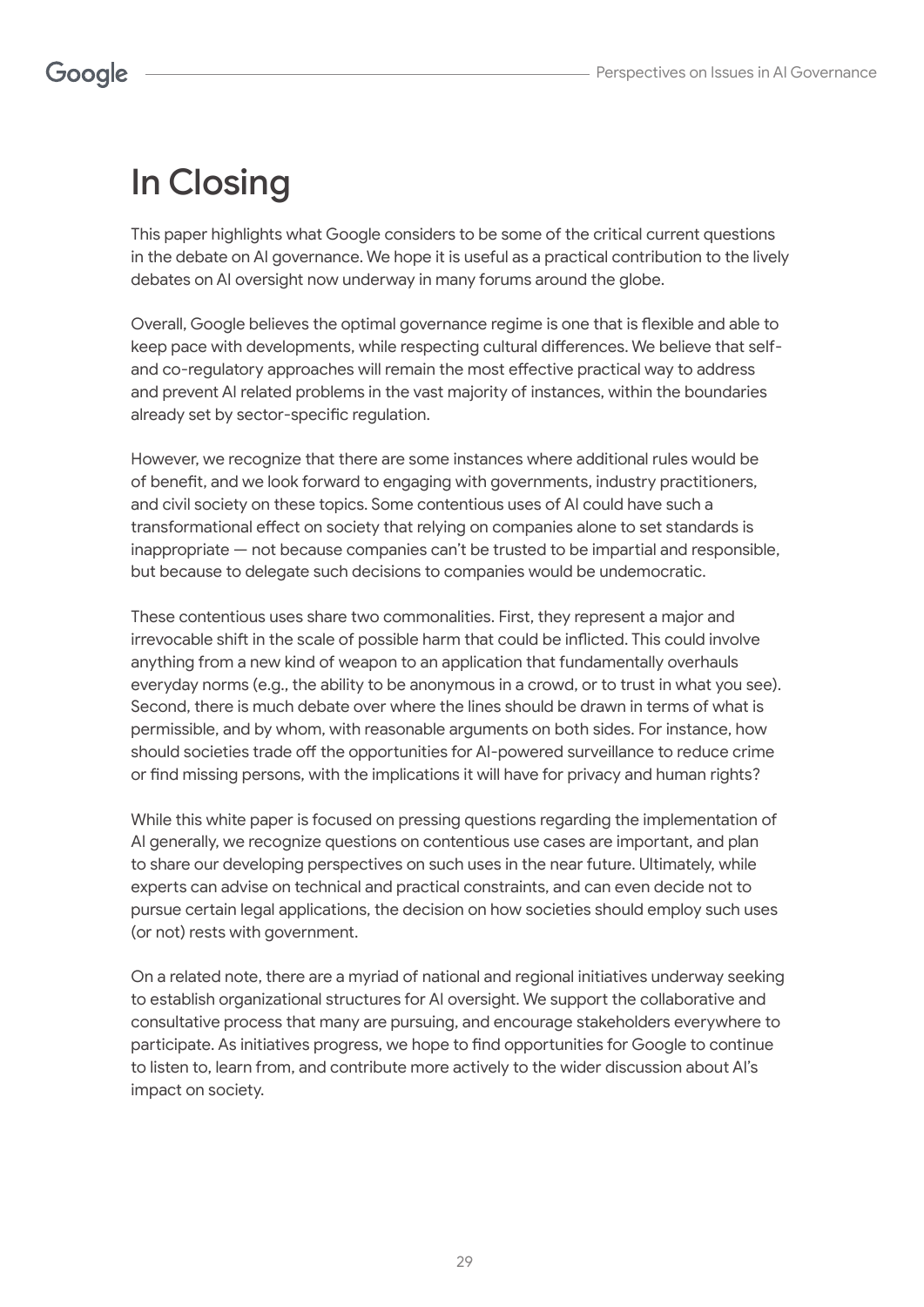## End notes

- 1 For more on the scope and scale of possible harms, see Future of Privacy Forum's 2017 report on "Unfairness By Algorithm: Distilling the Harms of Automated Decision-Making". Available online at https://bit.ly/2C2G20w
- 2 Kroll et al., "Accountable Algorithms," 2017. Available online at https://bit.ly/2SzpggH
- 3 For more examples see the video tutorial on "21 fairness definitions and their politics" by Arvind Narayanan. Viewable at https://youtu.be/jIXIuYdnyyk
- 4 More on the Facets tools can be found at https://pair-code.github.io/facets/
- 5 More information about the Gender Shades project is provided at https://bit.ly/2OWTcWi
- 6 For more see "Model cards for model reporting" by Mitchell M et al (2018). Available online at https://arxiv.org/ abs/1810.03993
- 7 For more see "Datasheets for datasets by Gebru T et al (2018). Available online at https://arxiv.org/abs/1803.09010. An example of this in action is the data card produced for the Open Images Extended dataset, viewable at https://bit. ly/2sh4czU
- 8 The research paper outlining Google's work on training with fairness constraints is available online at https://arxiv.org/ pdf/1809.04198.pdf
- 9 "Remembering When Driverless Elevators Drew Skepticism" featured on NPR in July 2015 and available online at https://n. pr/2pXHig0
- 10 "Complacency and Bias in Human Use of Automation: An Attentional Integration", by Raja P et al 2010. Available online at https://bit.ly/2AdwNLg
- 11 "Algorithm Aversion: People Erroneously Avoid Algorithms after Seeing Them Err", by Dietvorst B et al 2014. Available online at https://bit.ly/2ErYeFo
- 12 A fuller and more technically oriented overview of safety considerations is in the article "Building safe artificial intelligence: specification, robustness, and assurance" by Ortega P et al (2018). Viewable online at https://bit.ly/2R5bgLb
- 13 For more background see "Adversarial perturbations of deep neural networks" by Warde-Farley D et al 2016 and "Adversarial examples: Attacks and defenses for deep learning" by Yuan X et al 2017. Viewable online at https://bit. ly/2RePNmN and https://arxiv.org/abs/1712.07107 respectively.
- 14 For more information see blogpost on "Safety-first AI for autonomous data center cooling and industrial control" at https://bit.ly/2AzCT8O
- 15 Counterfactuals are the most similar point where the system would predict a different result. A statement such as "if your weekly income had been \$2500 instead of \$2400 you would have been granted the loan" is an example of something that could be a counterfactual. For more on this topic see Wachter S et al. 2018 "Counterfactual Explanations without Opening the Black Box: Automated decisions and the GDPR" at https://arxiv.org/abs/1711.00399
- 16 "Trust in Automation: Integrating Empirical Evidence on Factors That Influence Trust" by Hoff KA et al 2015 provides more detail on factors which influence people's trust in automation. Available online at https://bit.ly/2SX48Az
- 17 April 2018 letter from AI experts objecting to the notion of legal personhood for AI and robots is viewable online at https:// bit.ly/2xfMToe. For more on this topic see Bryson, J.J. et al. 2017 "Of, for, and by the people: the legal lacuna of synthetic persons" at https://bit.ly/2Auvjft
- 18 The European Commission Staff Working Document on liability for emerging digital technologies was published in April 2018 and is viewable online at https://bit.ly/2I1zIMH
- 19 Under a "strict liability" regime, the injured person does not have to prove a fault of the defendant. Under the EU's Product Liability Directive 85/374/EEC the injured person, however, carries the burden of proof of the defect in the product, the actual damage and the causal link between the defect and the damage.
- 20 "Joint liability" allows several defendants to be sued for one tort they have caused. The plaintiff is allowed to collect the full amount of damages from any single defendant regardless of relative fault of each defendant.